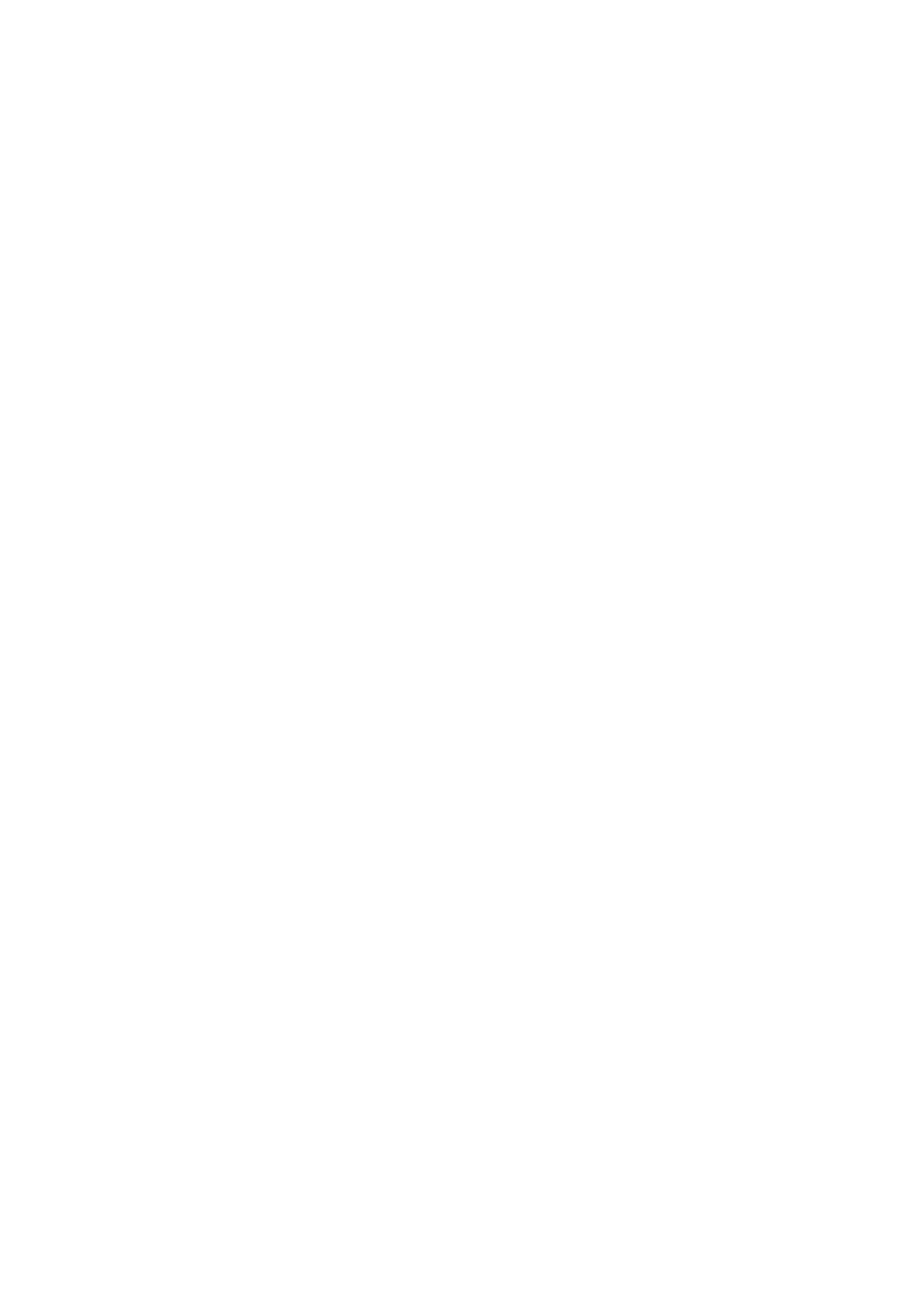

Ellan Vannin

# **GAMBLING DUTY ACT 2012**

# Index

| <b>Section</b>                                        |                                   |    |
|-------------------------------------------------------|-----------------------------------|----|
|                                                       | PART 1 - INTRODUCTORY             | 5  |
| 1                                                     |                                   |    |
| 2                                                     |                                   |    |
| 3                                                     |                                   |    |
| 4                                                     |                                   |    |
| 5                                                     |                                   |    |
| 6                                                     |                                   |    |
| 7                                                     |                                   |    |
| PART 2 - SCOPE OF GAMBLING DUTY                       |                                   |    |
| 8                                                     |                                   |    |
| 9                                                     |                                   |    |
| 10                                                    |                                   |    |
| 11                                                    |                                   |    |
|                                                       | PART 3 - PAYMENT OF GAMBLING DUTY | 12 |
| 12                                                    |                                   |    |
| 13                                                    |                                   |    |
| 14                                                    |                                   |    |
| 15                                                    |                                   |    |
| 16                                                    |                                   |    |
| 17                                                    |                                   |    |
| 18                                                    |                                   |    |
| 19                                                    |                                   |    |
| 20                                                    |                                   |    |
| PART 4 - ENFORCEMENT AND PROTECTION OF OFFICERS<br>18 |                                   |    |
| 21                                                    |                                   |    |
| 22                                                    |                                   |    |
| 23                                                    |                                   |    |
| 24                                                    |                                   |    |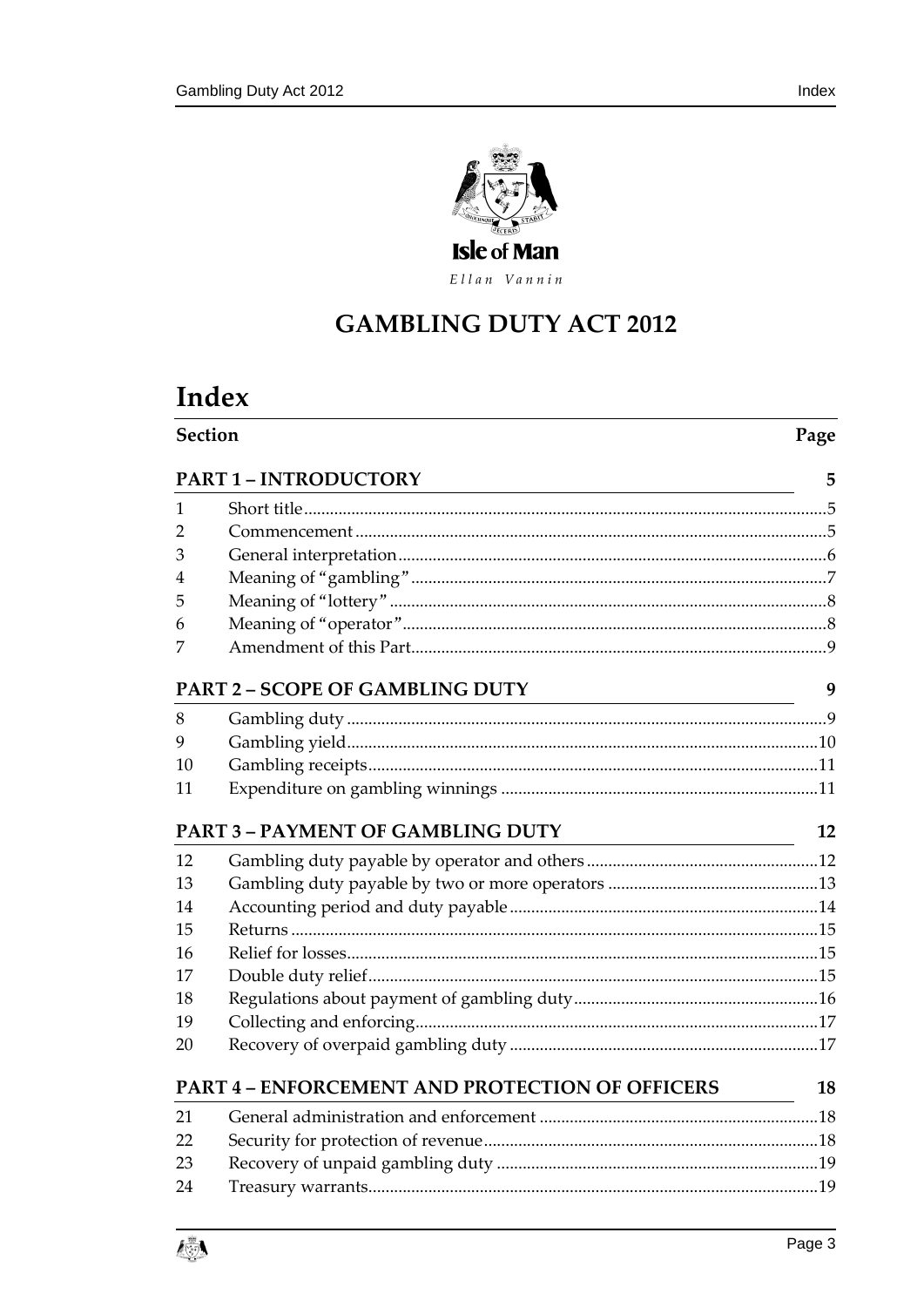| 25<br>26 |                                                     |    |
|----------|-----------------------------------------------------|----|
|          | <b>PART 5 - MUTUAL ASSISTANCE AND INTERNATIONAL</b> |    |
|          | <b>CO-OPERATION</b>                                 | 21 |
| 27       |                                                     |    |
| 28       |                                                     |    |
| 29       |                                                     |    |
|          | <b>PART 6 - LEGAL PROCEEDINGS</b>                   | 23 |
| 30       |                                                     |    |
| 31       |                                                     |    |
| 32       |                                                     |    |
| 33       |                                                     |    |
|          | <b>PART 7 - GENERAL</b>                             | 25 |
| 34       |                                                     |    |
| 35       |                                                     |    |
| 36       |                                                     |    |
| 37       |                                                     |    |
|          | <b>SCHEDULE 1</b>                                   | 27 |
|          | AMENDMENT OF ENACTMENTS                             |    |
|          | <b>SCHEDULE 2</b>                                   | 29 |
|          | <b>REPEALS</b>                                      |    |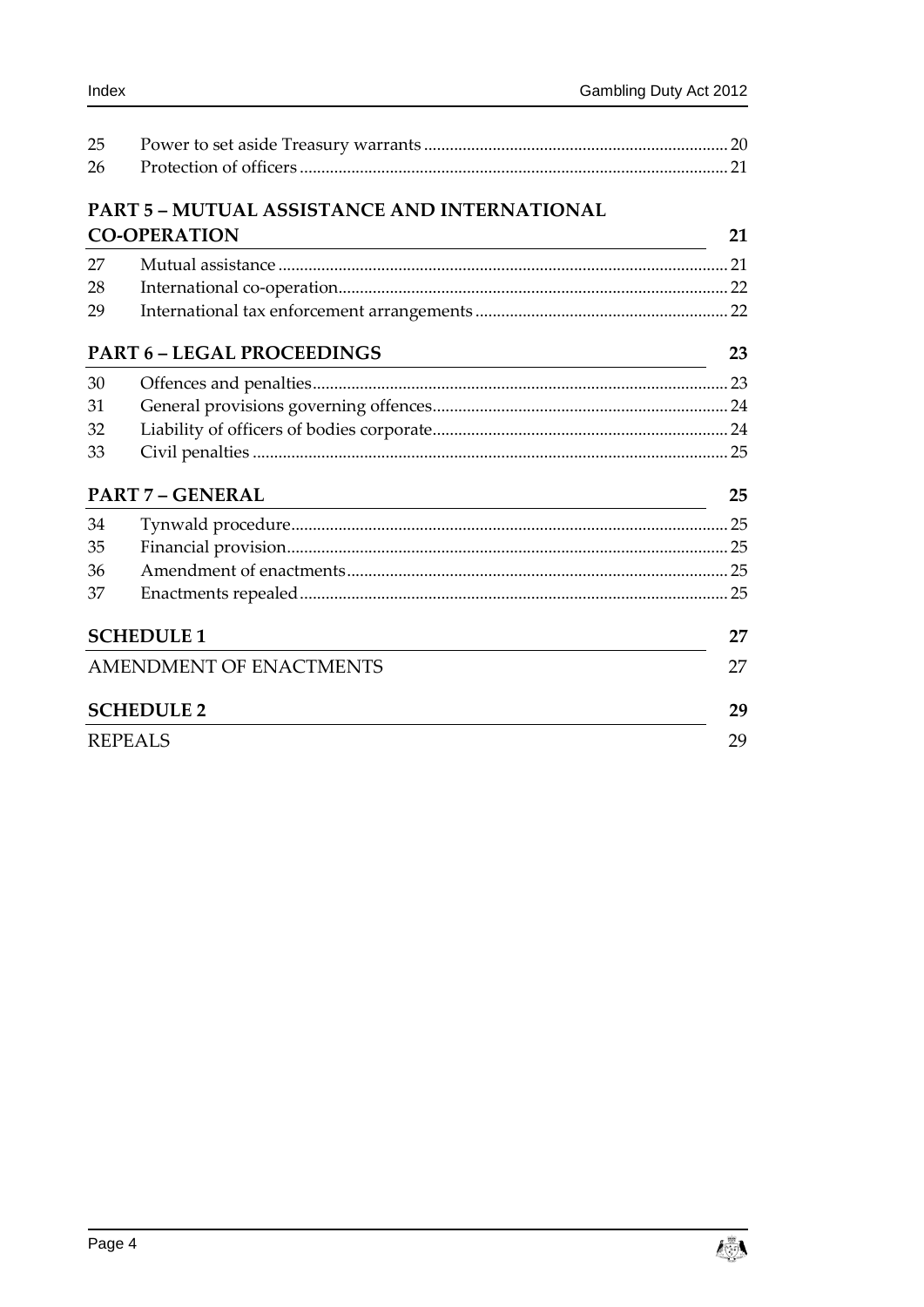

# **GAMBLING DUTY ACT 20 12**

*Signed in Tynwald: 16 October 2012 Received Royal Assent: 16 October 2012 Announced to Tynwald: 16 October 2012* 

**AN ACT** to make new and consolidated provision for the administration of excise duty on gambling; and for connected purposes.

<span id="page-4-0"></span>**BE IT ENACTED** by the Queen's Most Excellent Majesty, by and with the advice and consent of the Council and Keys in Tynwald assembled, and by the authority of the same, as follows:—

# **PART 1 – INTRODUCTORY**

#### <span id="page-4-1"></span>**1 Short title**

The short title of this Act is the Gambling Duty Act 2012.

#### <span id="page-4-3"></span><span id="page-4-2"></span>**2 Commencement**

- (1) This Act (other than this section and section 1) comes into operation on such day or days as the Treasury by order appoints and different days may be appointed for different provisions and for different purposes.
- <span id="page-4-4"></span>(2) An order under subsection [\(1\)](#page-4-3) may (without limiting the generality of the *Interpretation Act 1976*) —
	- (a) include transitional provision and saving provisions modifying the application of a provision of an enactment pending the commencement of, or pending the doing of anything under, a provision of another enactment;
	- (b) save, with or without modification, a provision repealed by this Act;
	- (c) make provision of a kind similar to provision made by a provision repealed by this Act;
	- (d) modify a provision of this Act for such a purpose;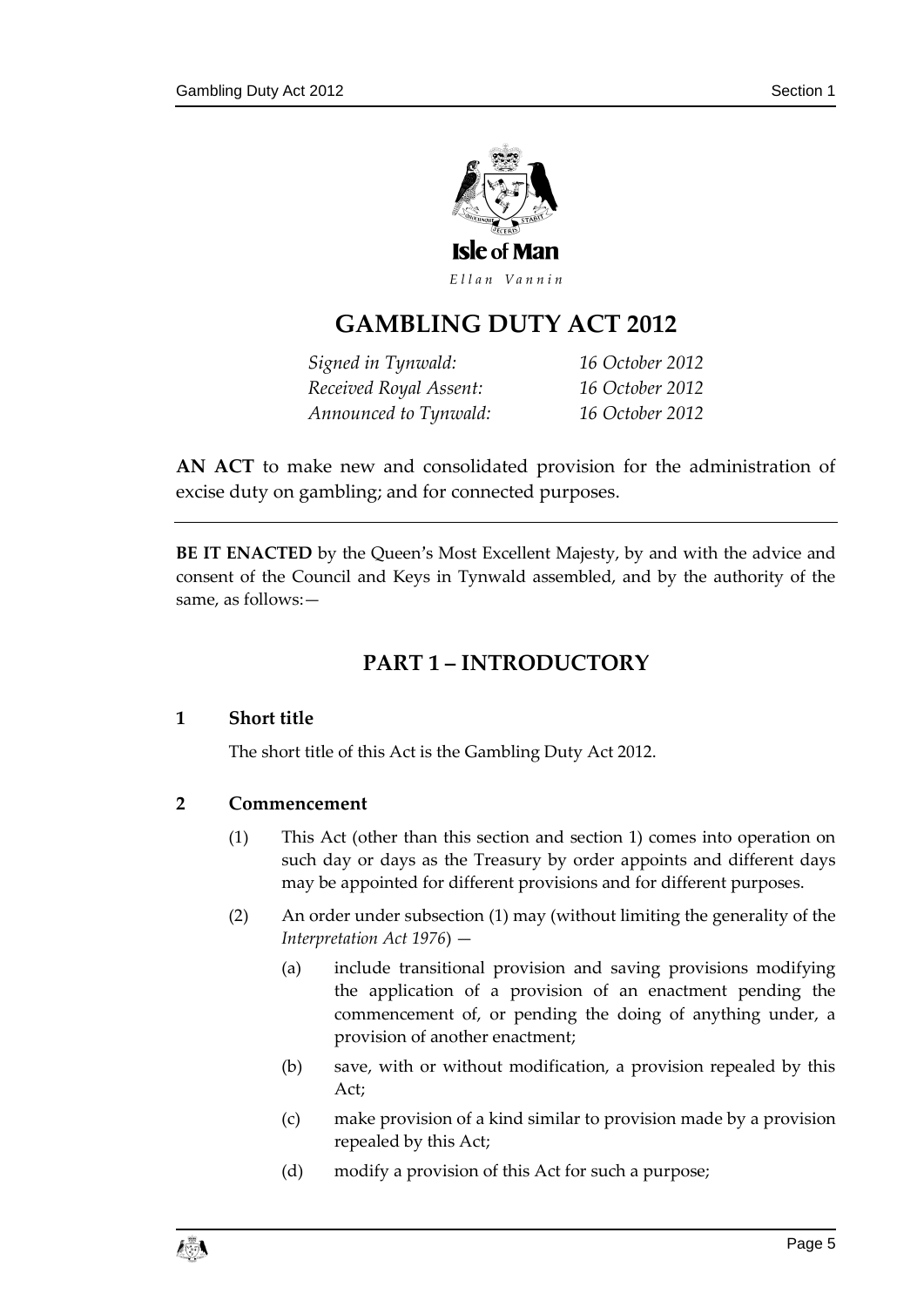- (e) make such provisions modifying the application of any provision of this Act in such circumstances and for such purposes as are prescribed.
- (3) Subsection [\(2\)](#page-4-4) and this subsection are treated as having been repealed on the expiry of 3 years immediately following the date on which this Act is passed.

<span id="page-5-0"></span>**3 General interpretation**

In this  $Act -$ 

"**accounting period**" shall be construed in accordance with section [14;](#page-13-0)

"**betting**" means making or accepting a bet on —

- (a) the outcome of a race, competition or other event or process (including when the event is in the past and one party to the transaction knows the outcome);
- (b) the likelihood of anything occurring or not occurring (including when the thing has occurred or failed to occur and one party to the transaction knows the outcome); or
- (c) whether anything is or is not true,

and includes spread betting made with a bookmaker in the Island who holds a bookmaker's licence and pool betting but not on-course betting;

- "**betting intermediary**" means a person who, in the course of a business, provides facilities (other than premises) or a service designed to enable the making or acceptance of bets between others;
- "**bookmaker**" means a person (whether or not licensed as a bookmaker under any enactment) who —
- (a) carries on the business of receiving or negotiating bets or conducting pool betting operations (whether as principal or agent and whether regularly or not); or
- (b) holds himself or herself out (or permits such holding out), in the course of a business, as a person carrying on such business;
- "**Collector**" has the same meaning as in section 1 of the Customs and Excise Management Act 1986;
- "**foreign gambling duty**" means any tax or duty imposed under the law of any country or territory that appears to the Treasury to be of a like nature to gambling duty;
- "**gambling**" has the meaning given in section [4;](#page-6-0)
- "**gambling duty**" shall be construed in accordance with section [8;](#page-8-2)
- "**gambling yield**" shall be construed in accordance with section [9;](#page-9-0)

"**lottery**" has the meaning given in section [5;](#page-7-0)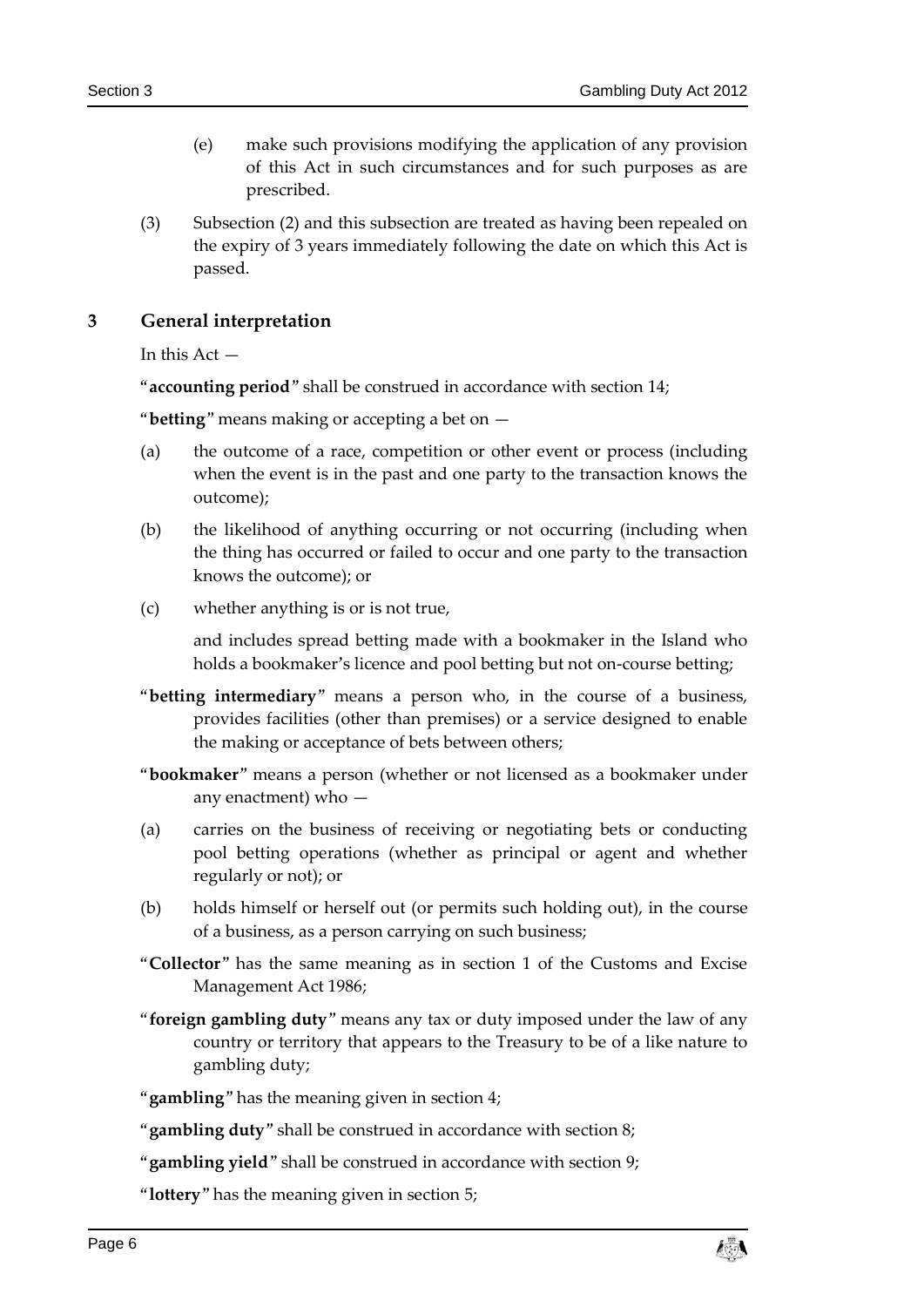- "**networked operator**" has the same meaning as in section [13\(3\);](#page-12-1)
- "**officer**" means a person authorised in writing by the Treasury to be an officer of customs and excise;
- "**on-course betting**" means betting on the outcome of an event at the site of the event on the occasion when the event is to take place (for example bets on horse or dog racing placed at the track);
- "**on-line gambling**" has the same meaning as in section 1 of the *Online Gambling Regulation Act 2001*;
- **"operator**" has the meaning given in section [6;](#page-7-1)
- "**pool betting**" has the same meaning as in section 2 of the *Pool Betting (Isle of Man) Act 1961*;
- "**prize**" in relation to lotteries includes any money, articles or services —
- (a) whether or not described as a prize; and
- (b) whether or not consisting wholly or partly of money paid, or articles or services provided, by the members of the class among whom the prize is allocated;
- "**spread bet**" means a contract the making and accepting of which is a regulated activity within section 3 of the *Financial Services Act 2008* or the *Collective Investment Schemes Act 2008*;

"**user**" means a person who engages in gambling.

#### <span id="page-6-0"></span>**4 Meaning of "gambling"**

- (1) Gambling means
	- (a) gaming within the meaning of section 1 of the *Gaming, Betting and Lotteries Act 1988*;
	- (b) betting;
	- (c) participating in a lottery;
	- (d) the taking of a ticket or chance in a lottery that is not unlawful by virtue of section 5(3) of the Lotteries and Amusement Act 1976 (of Parliament); or
	- (e) on-line gambling,

where the operator is acting in the course of a business, whether or not the operator is licensed for the purpose of conducting gambling operations by the Isle of Man Gambling Supervision Commission.

- (2) However, "gambling" does not mean
	- (a) participating in a lottery that forms part of the National Lottery (within the meaning of the National Lottery etc. Act 1993 (of Parliament)); or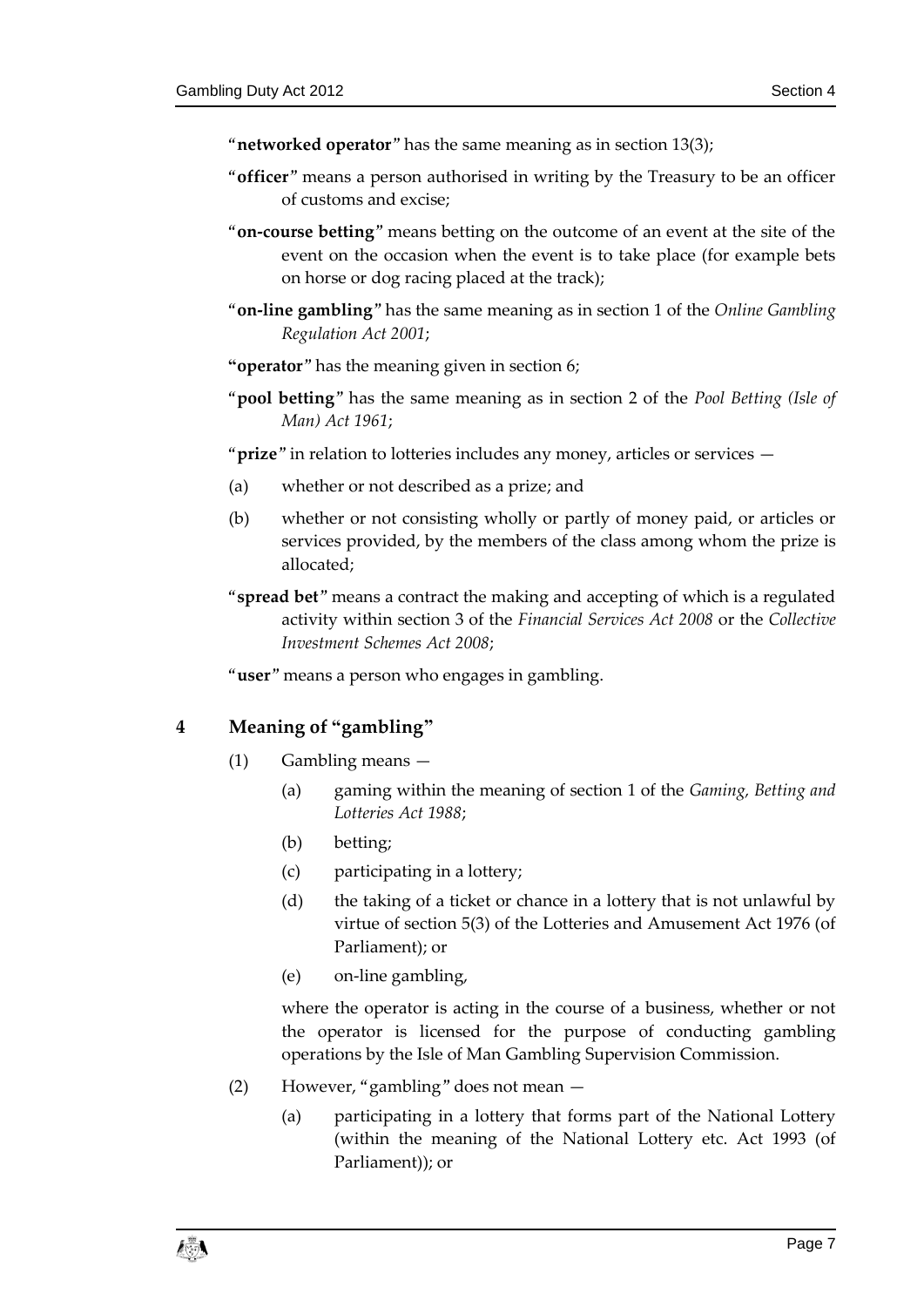(b) playing a game of chance or skill by means of a controlled machine within the meaning of section 1 of the *Gaming (Amendment) Act 1984*.

#### <span id="page-7-0"></span>**5 Meaning of "lottery"**

- (1) For the purposes of this Act an operation is a lottery, irrespective of how it is described, if —
	- (a) users are required to pay in order to participate in the operation;
	- (b) in the course of the operation one or more prizes are allocated to any user; and
	- (c) either
		- (i) the prizes are allocated by a process which relies wholly on chance; or
		- (ii) the prizes are allocated by a series of processes and the first of those processes relies wholly on chance.
- (2) A process that requires persons to exercise skill or judgment or to display knowledge is nevertheless treated for the purposes of this section as relying wholly on chance if—
	- (a) the requirement cannot reasonably be expected to prevent a significant proportion of persons who participate in the arrangement of which the process forms part from receiving a prize; and
	- (b) the requirement cannot reasonably be expected to prevent a significant proportion of persons who wish to participate in that arrangement from doing so.

#### <span id="page-7-1"></span>**6 Meaning of "operator"**

- (1) A person is an operator (whether or not licensed as such) if the person
	- (a) in the case of gaming or a lottery, takes part in its organisation, management or provision;
	- (b) in the case of betting, carries on any business involving the negotiating or receiving of bets;
	- (c) maintains or permits to be maintained in the Island a computer or other device on or by means of which the game or lottery is operated or bets are received, as the case may be; or
	- (d) is a betting intermediary.
- (2) However, a person is not an operator by reason only
	- (a) that, in the course of a business, he or she handles electronic communications on behalf of, or provides software to or on behalf of, a person involved in gambling; or

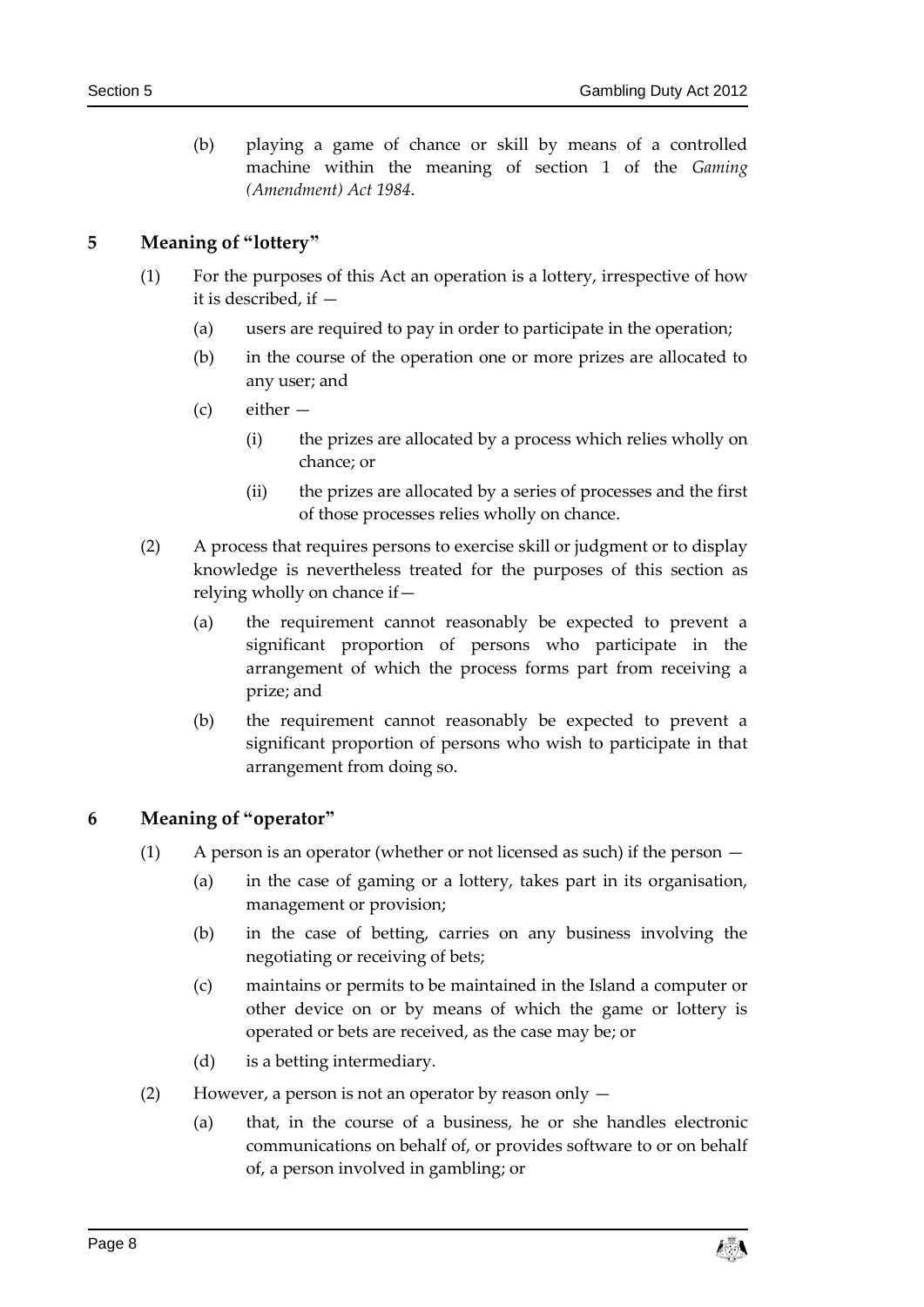- (b) of being granted a casino licence granted under section 3 of the *Casino Act 1986*.
- (3) For the purposes of the payment of gambling duty a reference in this Act to an operator includes any group operator or representative operator within the meaning of sectio[n 13.](#page-12-0)

#### <span id="page-8-0"></span>**7 Amendment of this Part**

<span id="page-8-1"></span>The Treasury may by regulations amend this Part so as to add to, alter or repeal any of the definitions contained in it.

## **PART 2 – SCOPE OF GAMBLING DUTY**

#### <span id="page-8-2"></span>**8 Gambling duty**

- (1) A duty of excise, known as gambling duty, is payable in accordance with this Act.
- (2) Gambling duty is payable
	- (a) by an operator on the gambling yield of any gambling (whether or not that gambling is unlawful under any enactment); and
	- (b) on the gross amounts charged by a betting intermediary ("commission charges"), whether by deduction from winnings or otherwise, for using facilities provided by the intermediary.
- <span id="page-8-3"></span>(3) However gambling duty —
	- (a) is payable only where a significant part of the gambling concerned takes place in the Island;
	- (b) is not payable in respect of bets made for community benefit.
- (4) Subsectio[n \(3\)\(](#page-8-3)a) is satisfied in any case where  $-$ 
	- (a) an operator is licensed under any enactment (or would have been licensed if he or she had applied and satisfied the eligibility criteria); or
	- (b) the facilities for, or at least one piece of equipment used in, the provision of, any gambling operation is situated in the Island, irrespective of whether or not the facilities are provided wholly or partly for use in the Island.
- <span id="page-8-4"></span>(5) The rate of gambling duty is a percentage of the gambling yield or commission charges as follows —
	- (a) where the yield or charges do not exceed  $£20$  million a year, 1.5%;
	- (b) where the yield or charges exceed £20 million but do not exceed £40 million, 0.5%; and
	- (c) where the yield or charges exceed  $\text{\pounds}40$  million a year, 0.1%.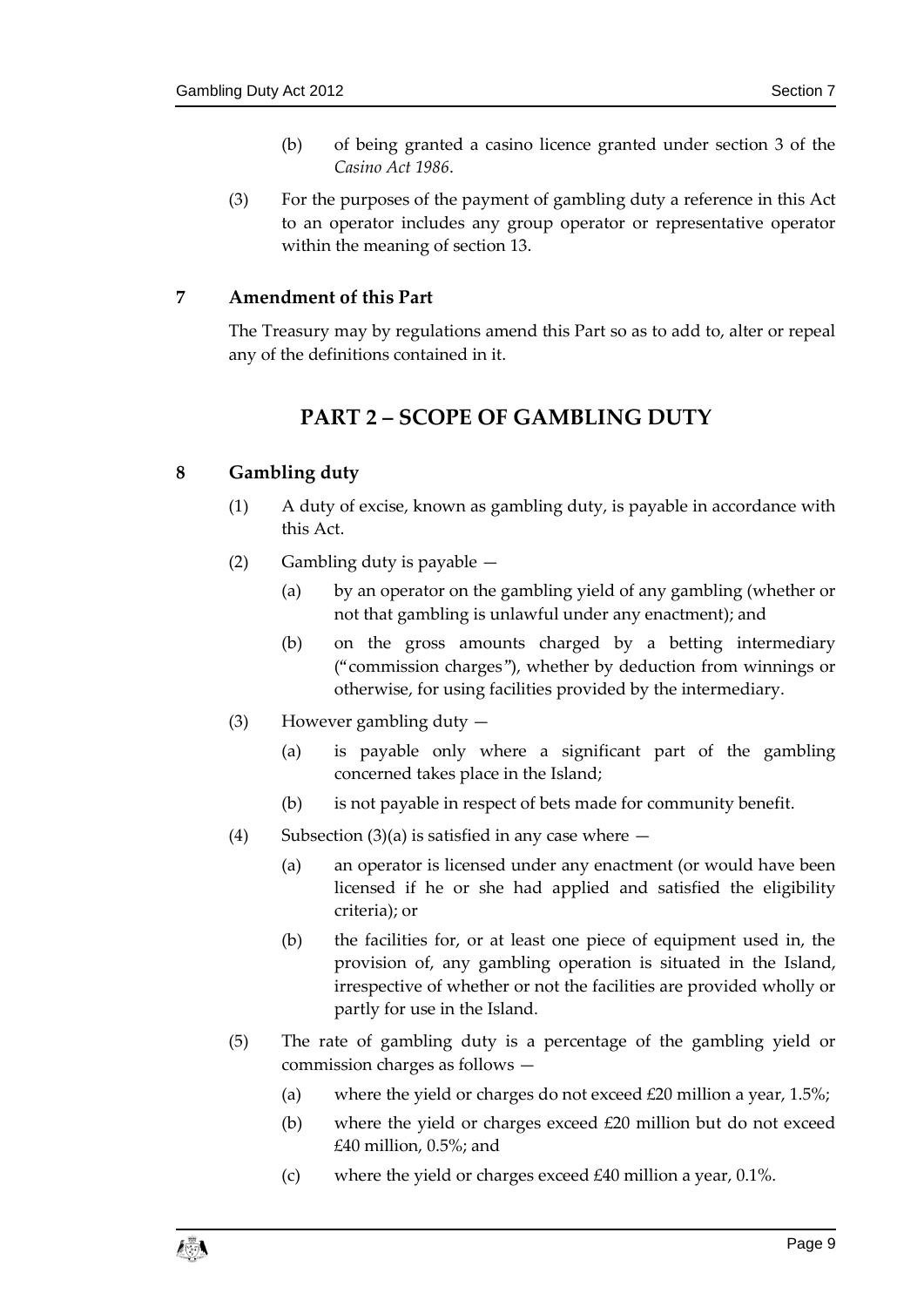- (6) However, the rate of gambling duty payable by an operator in respect of pool betting is 15% of the gambling yield unless the pool betting consists of an operator accepting bets by means of, or placing bets received into, a totalisator, wherever situated.
- (7) Where an operator proposes to undertake any gambling operation in respect of which gambling duty is payable, he or she must notify the Treasury not less than 7 days before commencing the operation (or the coming into operation of this section, whichever is the later).
- (8) The Treasury may by regulations
	- (a) amend subsection [\(5\)](#page-8-4) so as to alter any percentage rate of gambling duty;
	- (b) provide for further exemptions from the payment of gambling duty.
- (9) In this section "bets made for community benefit" means bets made where —
	- (a) the operator is an organisation established and conducted for charitable purposes only or wholly and mainly for the purposes of enabling participation in or of supporting education, sport or culture or for any other non-commercial purposes not for private gain; and
	- (b) the person making the bet knows, when making it, that the purpose of the betting is to benefit that organisation; and
	- (c) a substantial part of the gambling yield is to be applied for the purposes of the organisation.

#### <span id="page-9-0"></span>**9 Gambling yield**

- (1) The gambling yield is calculated on either
	- (a) the net stakes receipt basis set out in subsection [\(2\);](#page-9-1) or
	- (b) if the Treasury by order so provides, the retained profits basis set out in subsection [\(3\).](#page-9-2)
- <span id="page-9-1"></span>(2) The net stakes receipts accruing to an operator in respect of a gambling operation is the operator's gambling receipts for the accounting period in question calculated under section [10](#page-10-0) less the operator's expenditure on gambling winnings for that period calculated under section [11.](#page-10-1)
- <span id="page-9-2"></span>(3) The retained profits accruing to an operator in respect of a gambling operation is the profit accruing to the operator from the participants in the gambling in the form of commission, entrance fee or other sum in consideration of their being able to so participate.
- (4) However, in the case a networked operator or an operator conducting online gambling under a licence for network services the retained profits are —

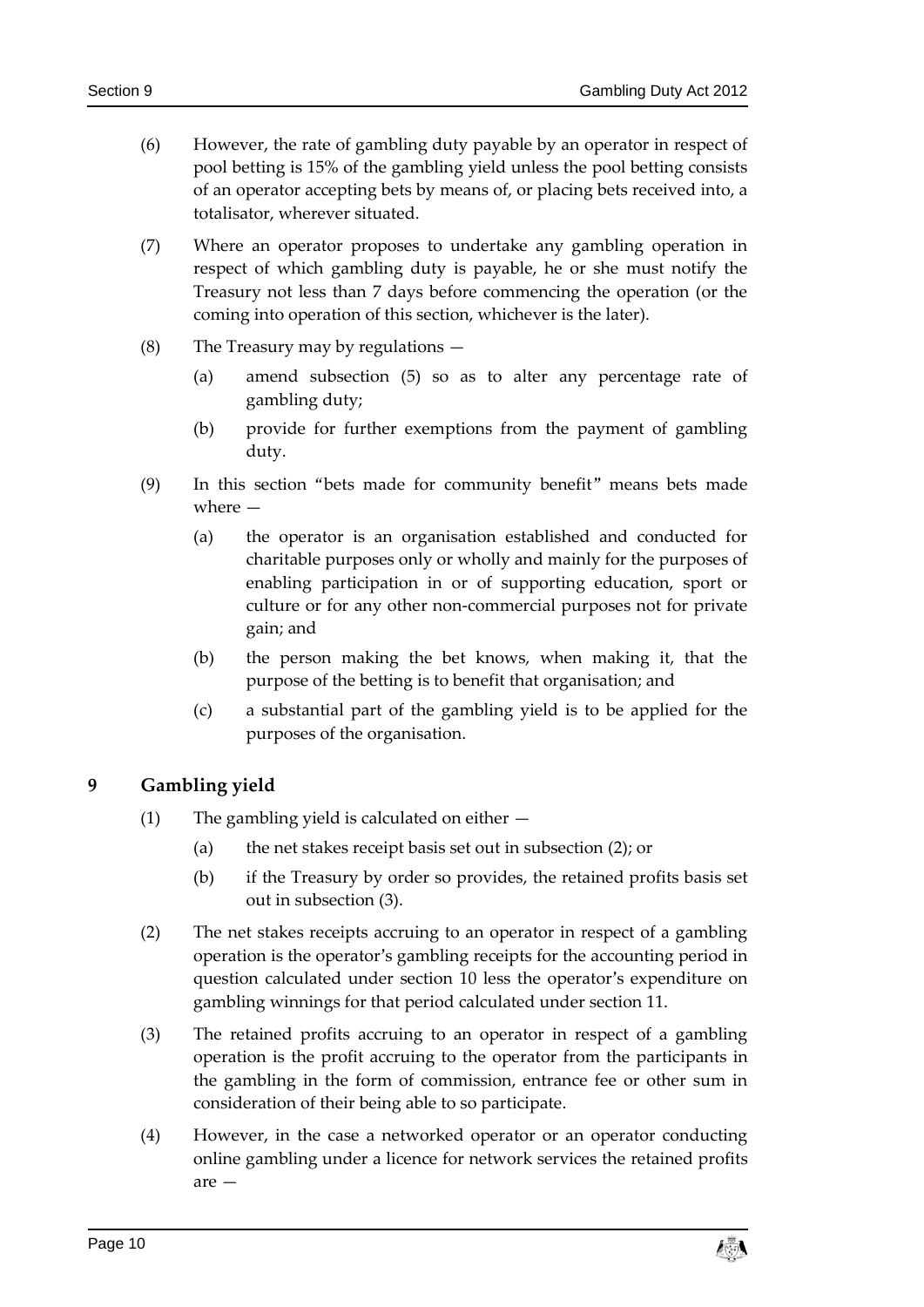- (a) his or her share of the profits from gambling in the Island on the network that are distributed to members of the network; and
- (b) any other sum paid in consideration of his or her being a networked operator or the holder of such a licence.
- <span id="page-10-2"></span>(5) However, the Treasury may by order amend this section to provide for the gambling yield —
	- (a) to be of a specified amount; or
	- (b) or to be calculated on some other basis.
- (6) An order under subsection [\(5\)](#page-10-2) may include transitional provision.
- (7) In any case where an operator's liability to gambling duty varies according to the type of gambling that the operator has undertaken, the Treasury shall —
	- (a) determine the predominant type of gambling; and
	- (b) specify on which basis the gambling yield is to be calculated.

#### <span id="page-10-3"></span><span id="page-10-0"></span>**10 Gambling receipts**

P1981/63/26E

- (1) The amount of gambling receipts for an accounting period is the aggregate of —
	- (a) amounts falling due to the operator in that period in respect of entitlement to use facilities for gambling provided by the operator; and
	- (b) amounts staked, or falling due to be paid, in that period by a user of facilities for gambling provided by the operator, if or in so far as responsibility for paying any amount won by the user falls on the operator (or a person with whom the operator is connected or has made arrangements).
- (2) Amounts in respect of value added tax shall be ignored for the purposes of subsection [\(1\).](#page-10-3)
- (3) Where a user makes a bet in pursuance of an offer which permits the user to pay nothing or less than the amount which the user would have been required to pay without the offer, the user shall be treated for the purposes of this section as being due to pay that amount—
	- (a) to the person with whom the bet is made; and
	- (b) at the time when the bet is made.

#### <span id="page-10-4"></span><span id="page-10-1"></span>**11 Expenditure on gambling winnings**

#### P1981/63/26F

(1) The amount of the operator's expenditure on gambling winnings for an accounting period is the aggregate of the value of prizes provided by the operator in that period which have been won (at any time) by users.

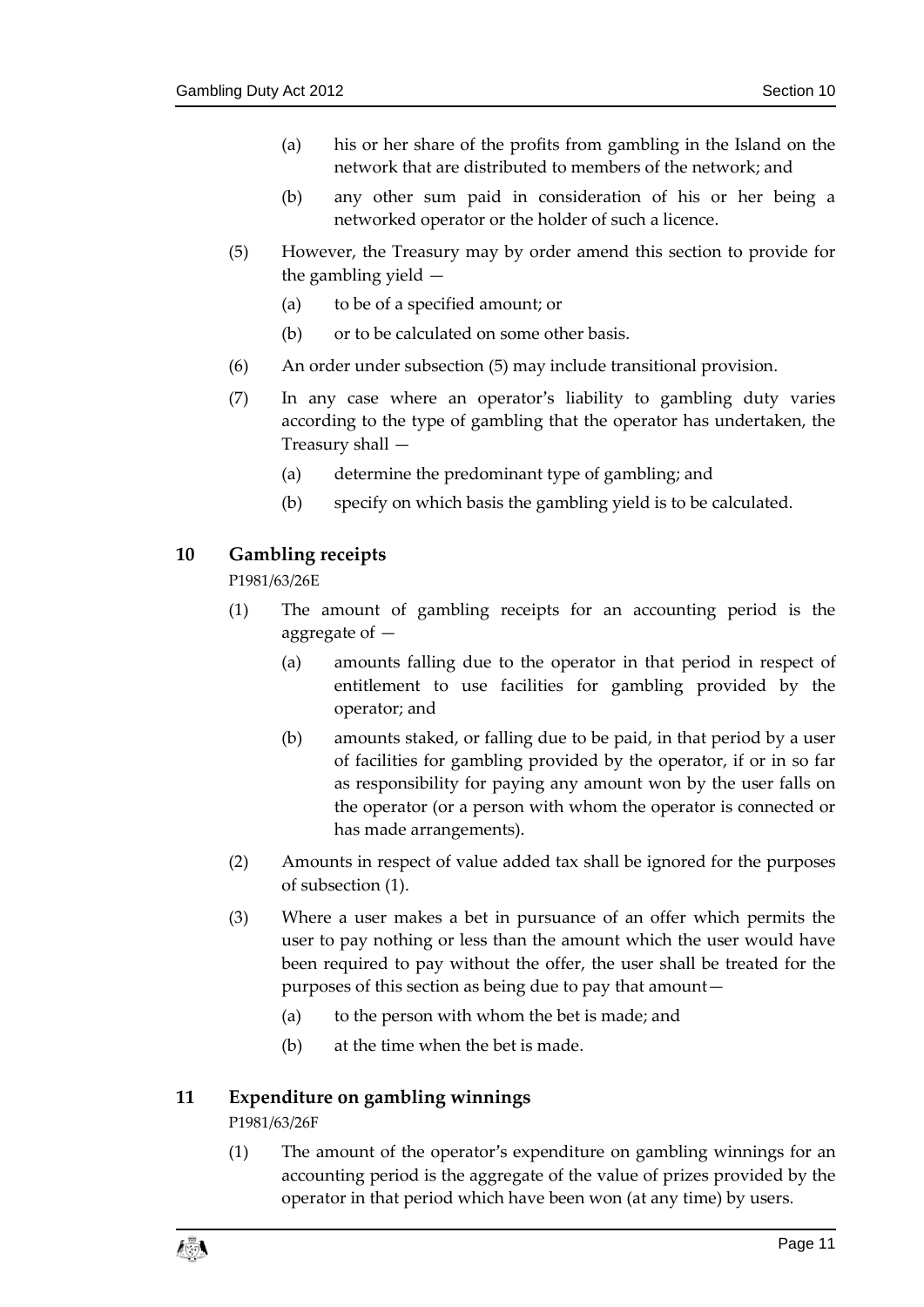- (2) For the purpose of subsection  $(1)$ 
	- (a) the reference to a prize having been provided by an operator includes a reference to his or her holding it in an account if the user is notified that the amount is being held for him or her in the account and that the user is entitled to withdraw it on demand; and
	- (b) the return of a stake shall be treated as a payment by way of gambling winnings.
- <span id="page-11-2"></span>(3) Prizes provided by the operator to one user on behalf of another are not to be treated as prizes provided by the operator.
- (4) If the operator participates in arrangements under which a number of persons who provide facilities contribute towards a fund which is wholly used to provide prizes in connection with the use of those facilities (sometimes described as arrangements for "linked progressive jackpot games") —
	- (a) the making by the operator of a contribution which relates to the provision by the operator of facilities shall be treated as the provision of a prize; and
	- (b) the award of a prize from the fund shall not be treated as the provision of a prize by the operator.
- (5) Where the operator credits the account of a user of facilities (otherwise than as described in subsection [\(3\),](#page-11-2) the credit shall be treated as the provision of a prize; but the Treasury may direct that this subsection shall not apply in a specified case or class of cases.
- (6) The value of any winnings due otherwise than in sterling money shall be calculated in accordance with regulations made by the Treasury.
- <span id="page-11-0"></span>(7) In this section "facilities" means facilities for gambling provided by an operator and includes the use of and access to premises.

## **PART 3 – PAYMENT OF GAMBLING DUTY**

#### <span id="page-11-3"></span><span id="page-11-1"></span>**12 Gambling duty payable by operator and others**

- (1) Gambling duty must be paid by an operator.
- (2) But gambling duty which is due to be paid by an operator may be recovered from the following persons as if they and the operator were jointly and severally liable to pay the duty —
	- (a) a person responsible for the management of the business of the operator;
	- (b) where the operator is a company, a director;
	- (c) such other persons as the Treasury may by order specify.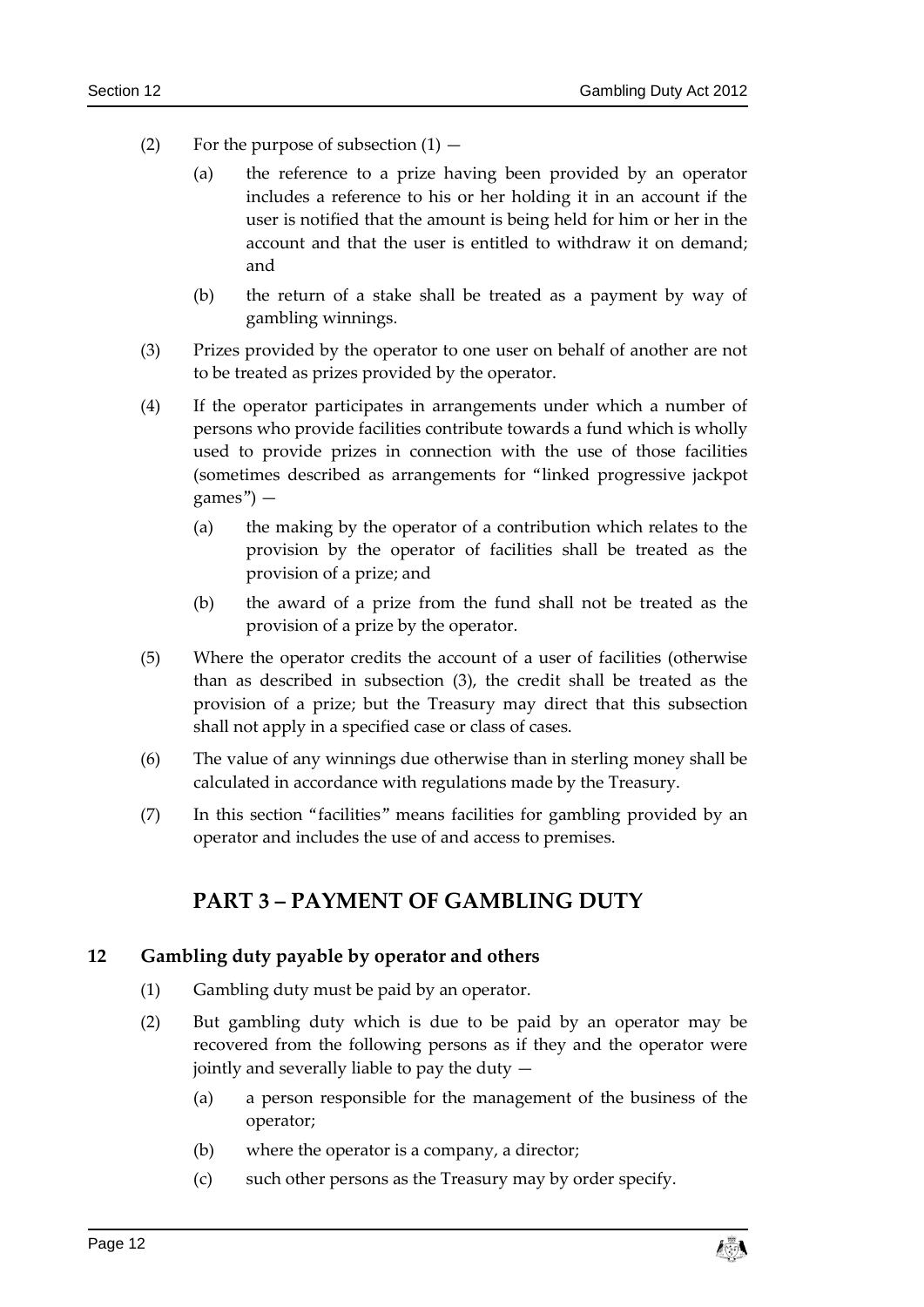### <span id="page-12-2"></span><span id="page-12-0"></span>**13 Gambling duty payable by two or more operators**

- (1) Two or more operators may, with the approval of the Collector, be treated as a single operator for the purposes of payment of gambling duty (to be known as a "group operator") if —
	- (a) one of them controls each of the others; or
	- (b) one person (whether a body corporate or an individual) controls all of them.
- (2) For the purposes of subsection  $(1)$ 
	- (a) a body corporate is taken to control another body corporate if it is empowered by statute to control that body's activities or if it is that body's holding company;
	- (b) an individual is taken to control a body corporate if, were he or she a company, he or she would be that body's holding company within the meaning of section 1 of the *Companies Act 1974*<sup>1</sup> .
- <span id="page-12-1"></span>(3) Two or more operators are to be treated as a single operator for the purposes of payment of gambling duty (in this section called a "networked operator"), if  $-$ 
	- (a) they have applied to the Treasury in writing to become a networked operator giving details —
		- (i) of the proposed linked games to be offered to users; and
		- (ii) as to which operator is to be the representative operator; and
	- (b) the Treasury has approved the application and the details it contains and notified each such operator in writing of its approval.
- (4) Regulations may
	- (a) provide for the making of applications under this section in accordance with the regulations, including the information that must be provided by individual operators; and
	- (b) provide for the determination of applications, including the criteria for granting or withdrawing approval and any conditions that may be attached to the approval.
- (5) Gambling duty due from a group operator may be recovered from the following persons as if they were jointly and severally liable to pay the duty —
	- (a) the group operator;
	- (b) any of the operators that applied under subsection [\(1\)](#page-12-2) to a group operator;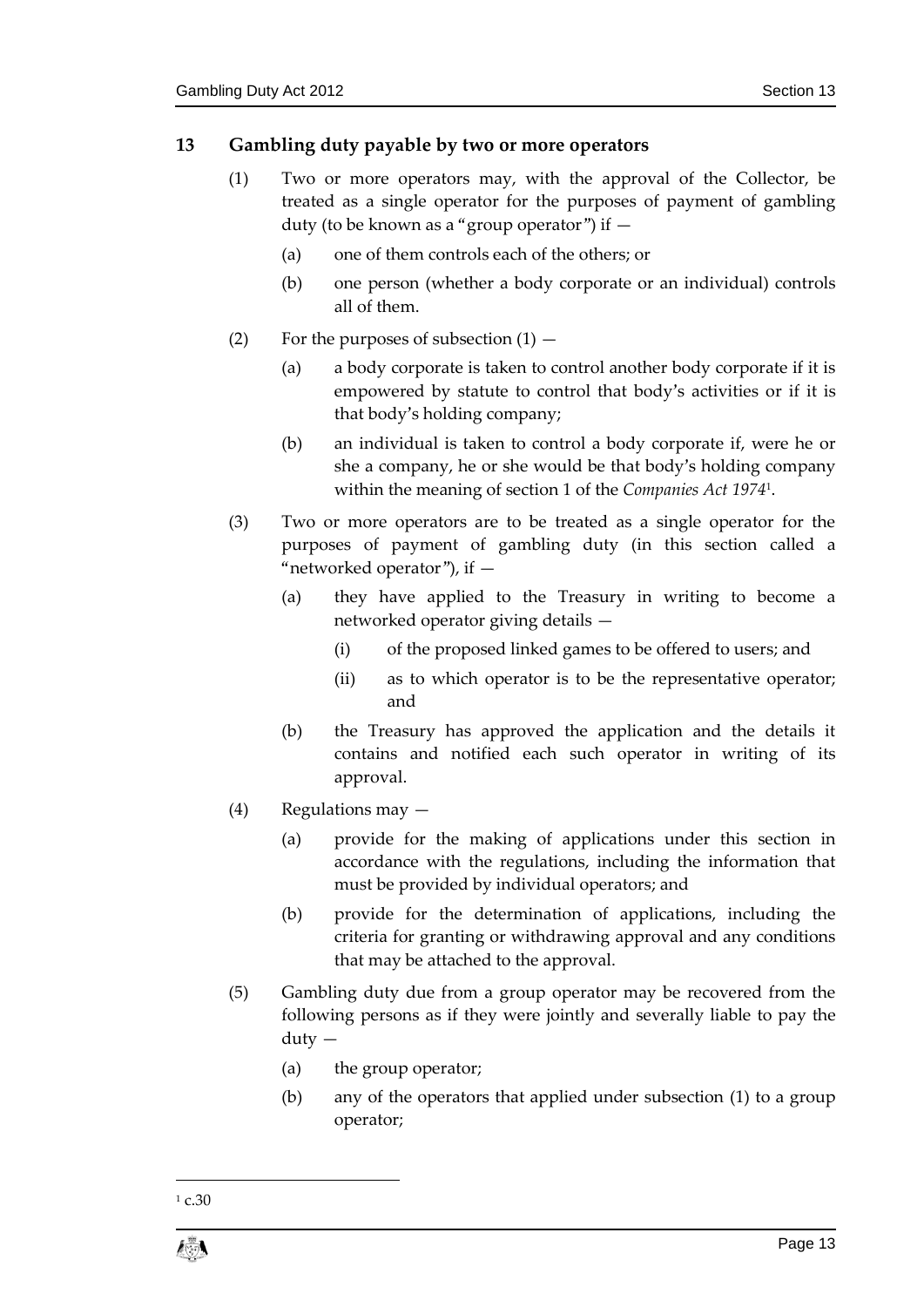- (c) any person responsible for the management of any of those operators;
- (d) where any of those operators is a company, a director of that company;
- (e) such other person as the Treasury may by order specify.
- (6) Gambling duty due from a networked operator may be recovered from the following persons as if they were jointly and severally liable to pay the duty —
	- (a) the representative operator;
	- (b) any of the other operators that applied under subsection [\(3\)](#page-12-1) to be a networked operator, but only to the extent of the liability to duty of their activity.
	- (c) any person responsible for the management of the representative operator or, as the case may be, any of the operators mentioned in paragraph (b);
	- (d) where the representative operator or, as the case may be, any of the operators mentioned in paragraph (b) is a company, a director of that company;
	- (e) such other person as the Treasury may by order specify.
- (7) In this section —
- "linked game" means a type of gambling access to which is available to the user via 2 or more operators who jointly provide the prizes or winnings for the game;
- "representative operator" means an operator approved by the Treasury to be the representative operator for a networked operator under subsection  $(3)(b)$  $(3)(b)$ .

#### <span id="page-13-0"></span>**14 Accounting period and duty payable**

- (1) The accounting period for the purposes of this Act shall be one month unless the Collector otherwise agrees in writing.
- (2) The amount of gambling duty owing in respect of the accounting period in question must be paid by the date on which the return is due.
- (3) If the assessment of the amount of gambling duty payable is based on turnover, adjustments may be made at the end of any 12 month period by such manner as is provided in regulations made by the Treasury.
- (4) If an operator ceases to carry on business for more than 28 days the operator must pay any gambling duty owing within a further period of 28 days.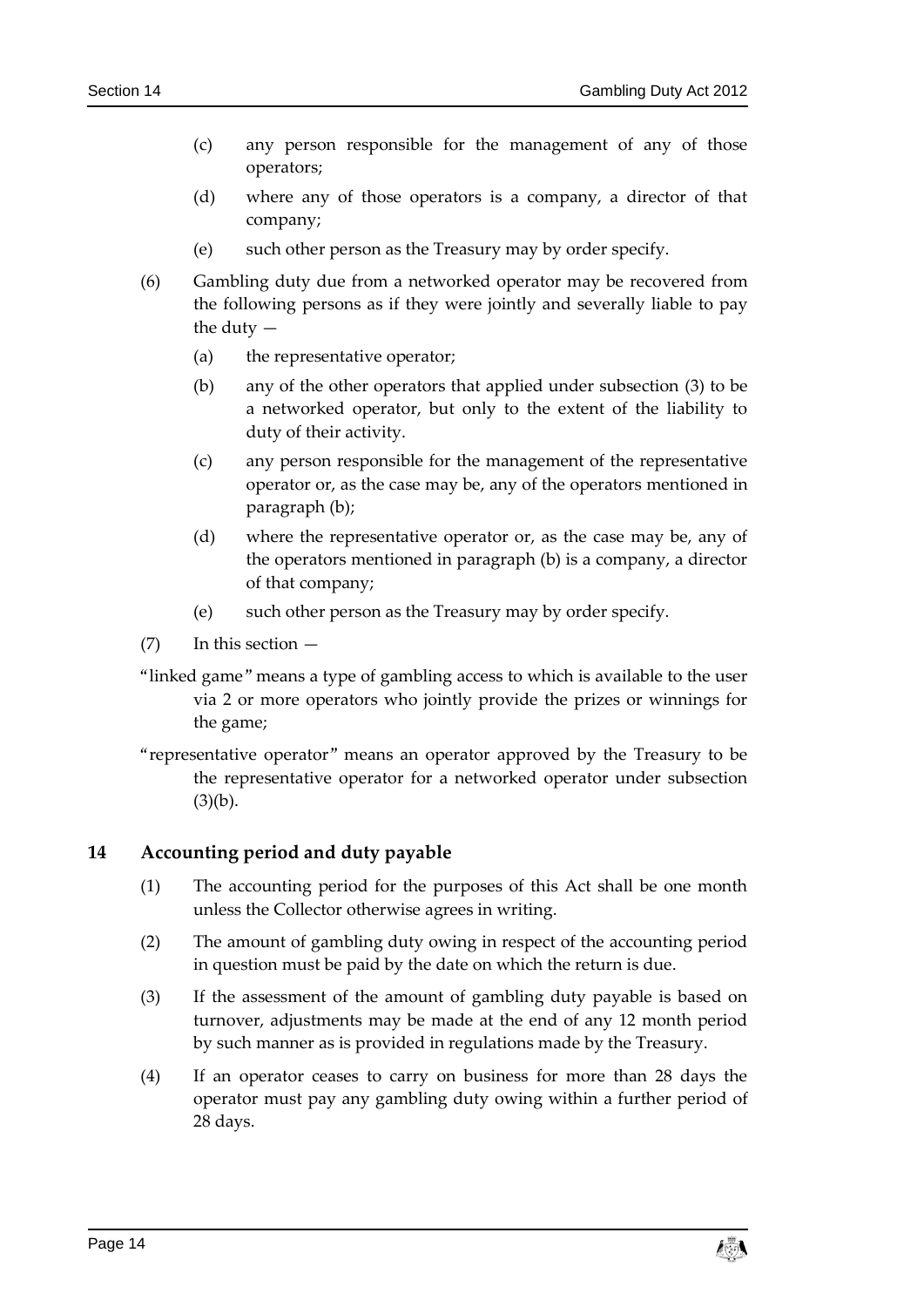#### <span id="page-14-0"></span>**15 Returns**

- (1) Except in the case of an assessment of gambling duty or as otherwise provided by regulations, an operator liable to pay the duty must furnish to the Collector a return for each accounting period, to be furnished at the end of that accounting period containing such information as the Treasury may by regulations prescribe.
- (2) The Treasury may designate one of the operators forming part of a group operator as being responsible for submitting the return.
- (3) The Treasury may by regulations make provision about the return required under this section.
- (4) The regulations may in particular make provision about
	- (a) liability to make a return;
	- (b) timing;
	- (c) content;
	- (d) methods of making (including provision to submit returns electronically);
	- (e) declarations;
	- (f) authentication;
	- (g) when a return is to be treated as made.

#### <span id="page-14-1"></span>**16 Relief for losses**

P1981/63/5AA

- (1) This section applies if the amount of an operator's gambling yield is a negative amount.
- (2) The negative amount must be carried forward to the following accounting period and, to the extent that it does not exceed it, deducted from the amount of the operator's gambling yield for that period.
- (3) If the gambling yield for that following period
	- (a) is not a positive amount; or
	- (b) is less than the amount carried forward,

the amount carried forward or, as the case may be, the balance of it may be treated for the purposes of this section as if it were a negative amount of gambling yield in that period.

#### <span id="page-14-3"></span><span id="page-14-2"></span>**17 Double duty relief**

(1) This subsection applies where an operator proves to the satisfaction of the Treasury that the operator has paid foreign gambling duty in respect of gambling that would, but for this section, give rise to a liability to gambling duty.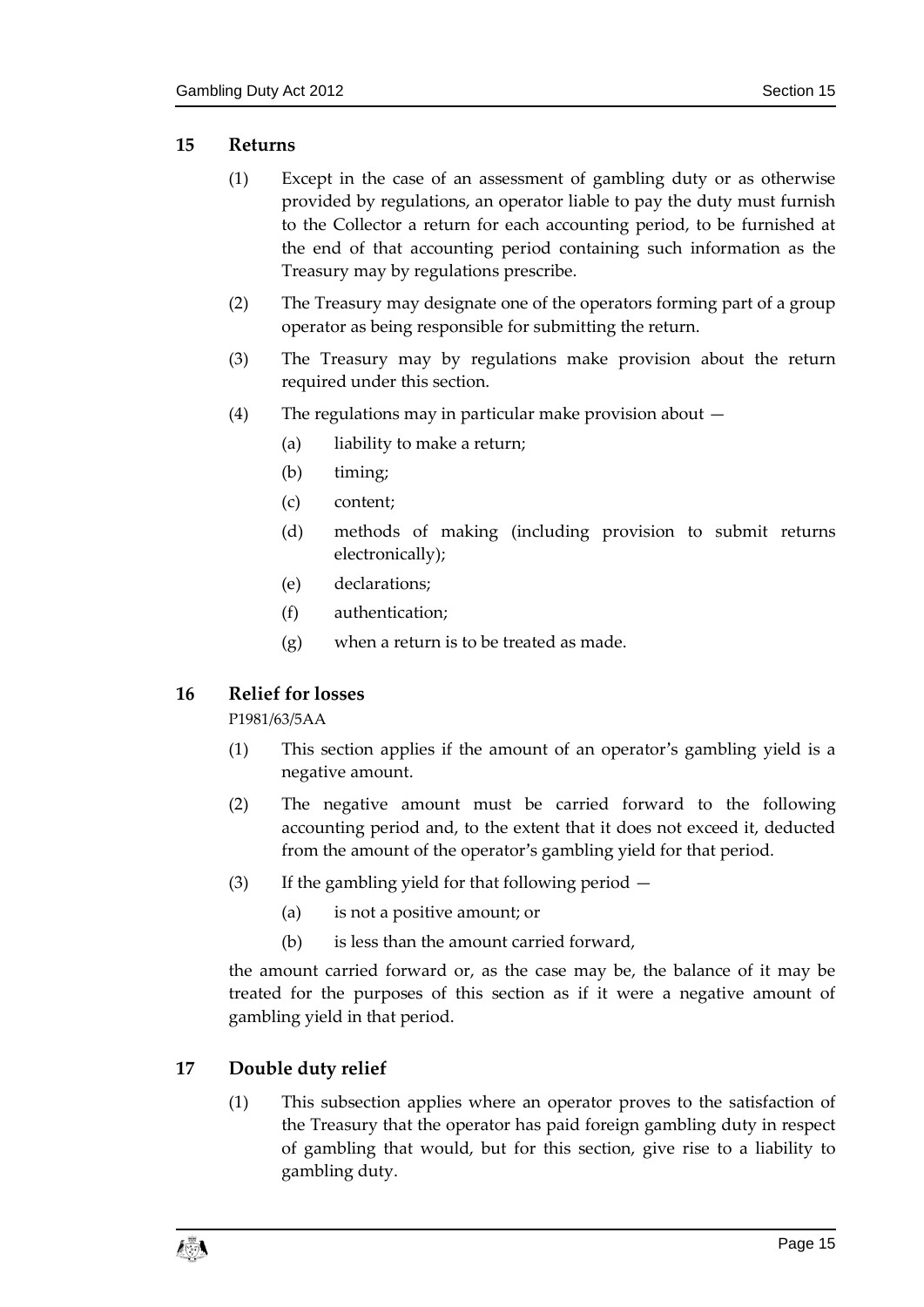- (2) If subsection [\(1\)](#page-14-3) applies and the provisions of any order made under this section are satisfied, the operator is entitled to relief in respect of gambling duty otherwise payable to be known as "double duty relief".
- (3) However, gambling duty becomes payable in respect of any gambling in respect of which any foreign gambling duty is repaid to the operator.
- (4) The Treasury may make an order prescribing the further conditions that have to be satisfied before an operator is entitled to double duty relief.
- (5) The order may in particular
	- (a) prescribe the countries or territories whose gambling duty may be treated as foreign gambling duty;
	- (b) limit entitlement to double duty relief to the date of the commencement of the order;
	- (c) prescribe a minimum and maximum amount of double duty relief, either in monetary value or as a proportion of the operator's total liability to pay gambling duty over a prescribed period;
	- (d) provide that the Collector may charge such amount as the Collector considers reasonable for processing an application for double duty relief; and
	- (e) enable the Collector to specify the form and manner of applications for double duty relief.

#### <span id="page-15-0"></span>**18 Regulations about payment of gambling duty**

The Treasury may by regulations—

- (a) provide for any payment of gambling duty to be made by electronic means;
- (b) require further information to be provided by persons from whom gambling duty may be recovered under section [12\(2\);](#page-11-3)
- (c) provide for the payment of any gambling duty due in respect of any gambling operation of a description specified in the regulations to be deferred subject to any conditions or requirements that may be imposed by or under the regulations;
- (d) require payments to be made on account of any gambling duty;
- (e) provide for the methods of payment of gambling duty (including payments in different currencies other than sterling);
- (f) provide for the payment of gambling duty in instalments;
- (g) make provision about when the payment of gambling duty is to be treated as made;
- (h) provide for the recalculation of gambling duty in specified circumstances;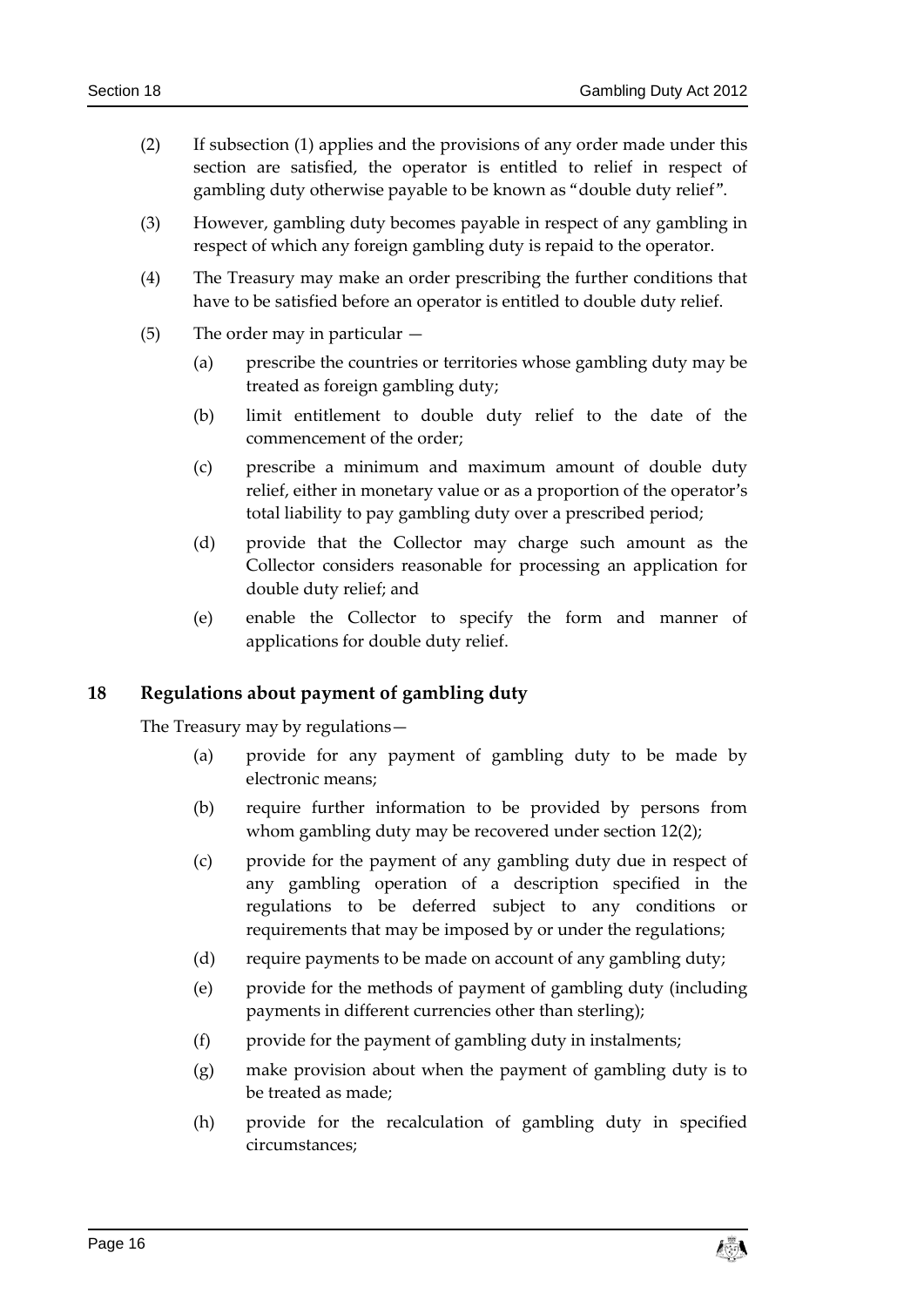- (i) provide for the giving of security by means of a deposit or otherwise for gambling duty payable now and in the future and the consequences of failing to provide such security;
- (j) provide for the payment of gambling duty when a person ceases to carry on business;
- (k) provide for relief where money owing to operators is not recovered, where gambling is allowed for free or at a discounted rate or in other cases of overpayment of gambling duty; and
- (l) provide for records to be kept for the purposes of this Act.

#### <span id="page-16-0"></span>**19 Collecting and enforcing**

For the purpose of collecting and enforcing gambling duty sections 121, 123 and 124A to 124G of the Customs and Excise Management Act 1986<sup>2</sup> apply, subject to such modifications as are prescribed by order made by the Treasury, as if the operator were a revenue trader within the meaning of that Act.

#### <span id="page-16-1"></span>**20 Recovery of overpaid gambling duty**

- (1) Where a person pays to the Treasury an amount by way of gambling duty which is not due to it, the Treasury is liable to repay that amount in such circumstances as the Treasury may by order prescribe.
- (2) The Treasury is not required to make any such repayment unless a claim is made to it in such form as the Treasury determines and supported by such documentary evidence as may be prescribed by it by regulations.
- (3) It is a defence to a claim for repayment that the repayment would unjustly enrich the claimant.
- (4) No claim for repayment may be made after the expiry of the period of 4 years beginning with the date of the payment or, if later, the date on which the claimant (or, where the right to repayment has been assigned or otherwise transmitted, any predecessor in title of the claimant) discovered, or could with reasonable diligence have discovered, that the amount was not due.
- (5) Except as provided by this section the Treasury is not liable to repay an amount paid to it by way of gambling duty by reason of the fact that it was not due to it.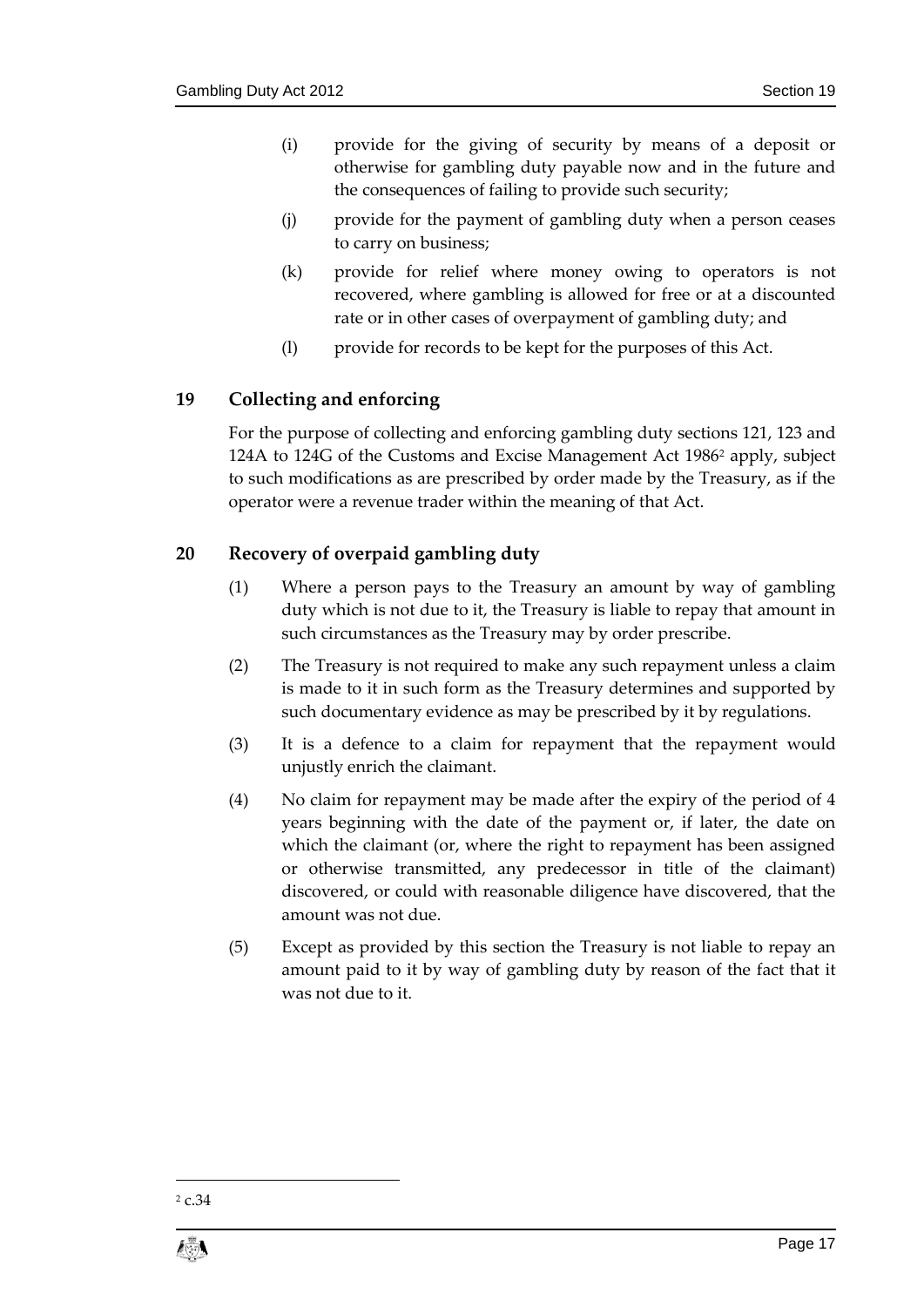## <span id="page-17-1"></span><span id="page-17-0"></span>**PART 4 – ENFORCEMENT AND PROTECTION OF OFFICERS**

#### **21 General administration and enforcement**

- (1) The Treasury may make regulations providing for any matter appearing to it to be necessary for the administration or enforcement of gambling duty or for the protection of that revenue.
- (2) Regulations under this section may in particular include provision
	- (a) for the furnishing to such persons, or displaying in such manner, of such information or records relating to any gambling operation as the regulations may require;
	- (b) for the keeping, preserving and producing of accounts, records or other documents by persons engaging in a gambling operation;
	- (c) for the inspecting of the accounts, records and other documents of persons engaging or suspected of engaging in a gambling operation, and of premises or equipment used or suspected of being used by such persons for or in connection with any gambling operation and of any other premises where any gambling operation is carried on;
	- (d) permitting any officer to enter on any premises used, or suspected of being used, for or in connection with gambling and to inspect, remove and take copies of any books, records, accounts or other documents which relate or appear to relate to any gambling operation on those premises;
	- (e) requiring any person carrying on or suspected of carrying on a gambling operation to produce specified books, records, accounts or documents within a specified time;
	- (f) requiring information to which the regulations relate to be produced in a form in which it can be taken away and in which it is visible and legible.

#### <span id="page-17-2"></span>**22 Security for protection of revenue**

1996/1/Sch 12 para 4

- (1) The Treasury may, as a condition of remitting or repaying gambling duty to any person, require the production of such evidence relating to the duty as it may specify.
- <span id="page-17-3"></span>(2) If it thinks it necessary for the protection of the revenue, the Treasury may require, as a condition of making any payment, the giving of such security for the amount of the payment as appears to it appropriate.
- (3) If it thinks it necessary for the protection of the revenue, the Treasury may require an operator to give security, or further security, for the payment of any gambling duty that is or may become due.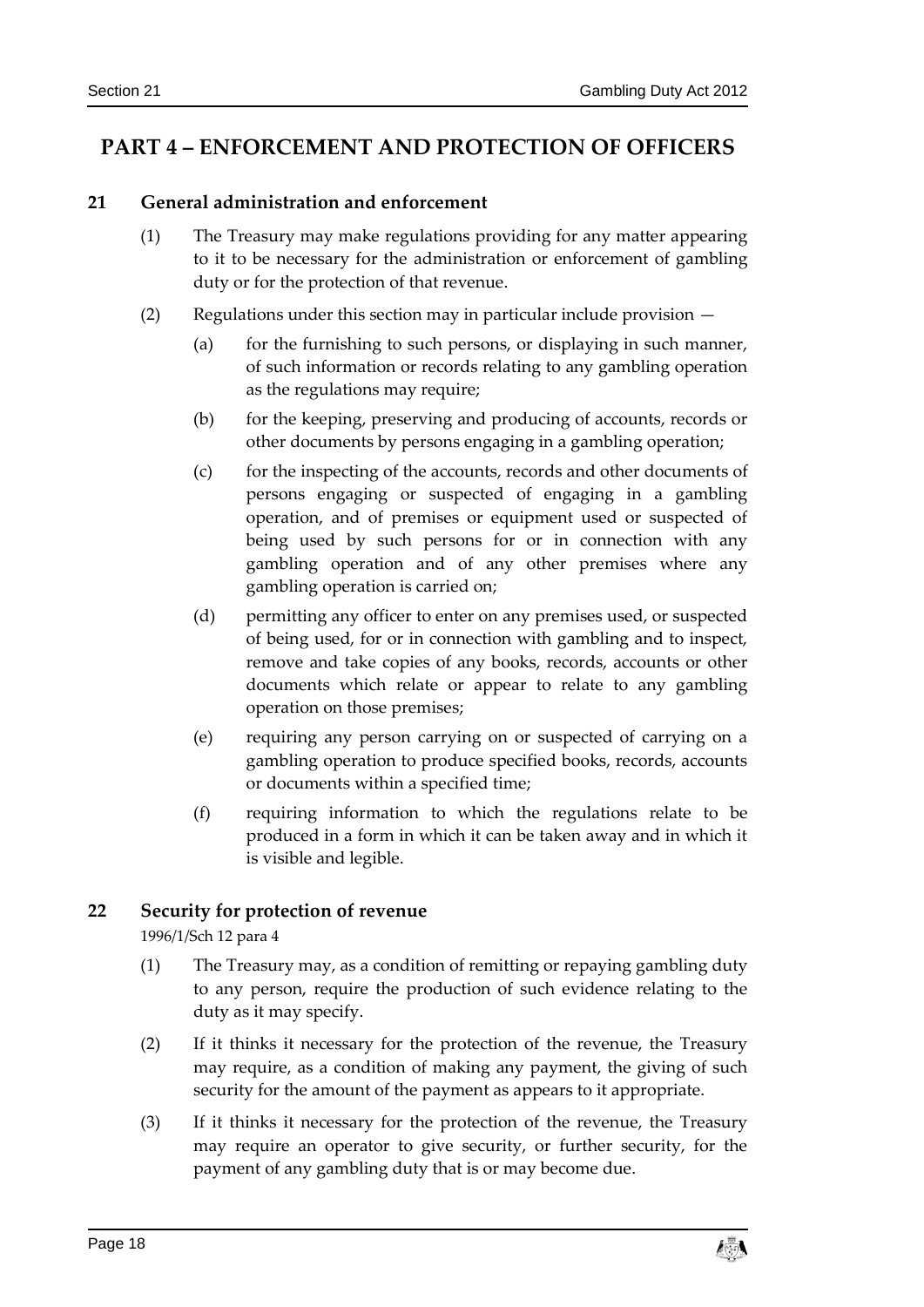(4) Security under subsection [\(2\)](#page-17-3) shall be of such amount, and shall be given in such manner, as the Treasury may determine.

#### <span id="page-18-0"></span>**23 Recovery of unpaid gambling duty**

- (1) Gambling duty is recoverable as a civil debt.
- (2) The Treasury may by regulations make provision
	- (a) for authorising distress to be levied on the goods and chattels of any person refusing or neglecting to pay gambling duty;
	- (b) for the disposal of any goods or chattels on which distress is levied in pursuance of the regulations; and
	- (c) for the imposition and recovery of costs, charges, expenses and fees in connection with anything done under the regulations.
- (3) The provision that may be contained in regulations under this section may include, in particular —
	- (a) provision for the levying of distress, by any person authorised to do so under the regulations, on goods or chattels located at any place whatever (including on a public highway); and
	- (b) provision authorising distress to be levied at any such time of the day or night, and on any such day of the week, as may be specified or described in the regulations.
- (4) Regulations under this section may contain such incidental, supplemental, consequential or transitional provision as the Treasury thinks fit.
- (5) The transitional provision that may be contained in the regulations may include provision in connection with the coming into operation of the repeal by this Act of any other power by regulations to make provision for or in connection with the levying of distress.

#### <span id="page-18-2"></span><span id="page-18-1"></span>**24 Treasury warrants**

1996/1/Sch 12 para 6

- (1) If a person neglects or refuses to pay gambling duty, or any amount recoverable as if it were gambling duty that he or she is required to pay under this Act, the Treasury may by notice in writing require that person to pay such gambling duty within 14 days of the delivery of the notice.
- (2) No notice may be served under subsection [\(1\)](#page-18-2) until 30 days after the gambling duty becomes due.
- <span id="page-18-3"></span>(3) A notice issued under subsection [\(1\)](#page-18-2) must be served by sending it by post in a letter addressed to the person at the last or usual residence or place of business of that person.
- (4) If the person on whom notice is served does not pay the sum due within the period of 14 days mentioned in subsection [\(1\),](#page-18-2) the Treasury may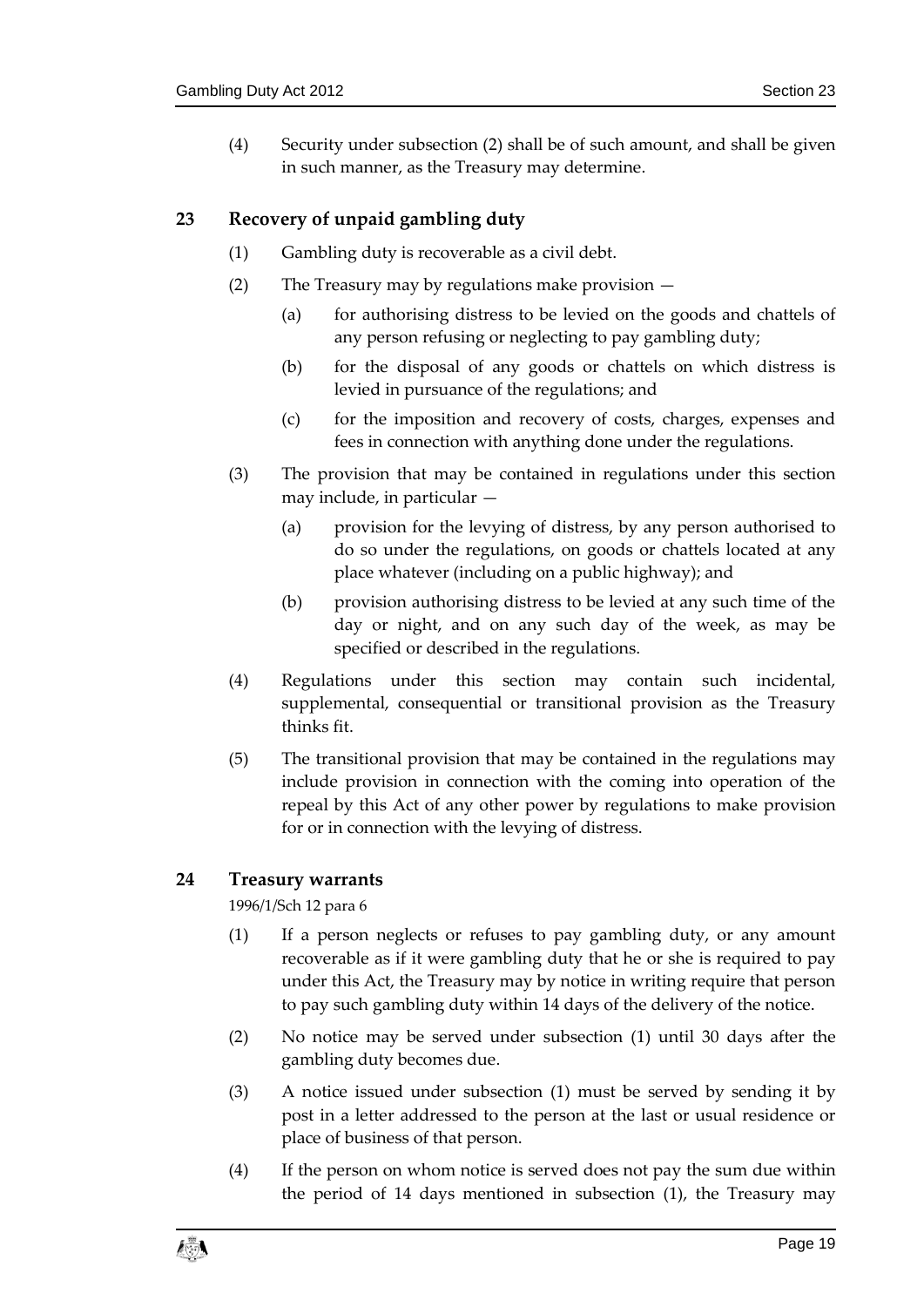issue to the appropriate Coroner a warrant in such form as is determined by the Treasury.

- <span id="page-19-1"></span>(5) A warrant issued under this section shall be enforceable in the same manner as an execution of the High Court.
- (6) Without limiting the generality of subsection [\(5\),](#page-19-1) sections 13 to 14A of, and Schedules 1 to 2A to, the *Administration of Justice Act 1981* apply, with the necessary modifications, to the enforcement of a warrant issued under this paragraph as they apply to the enforcement of an execution of the High Court.
- (7) This section does not limit any other remedy available for the recovery of unpaid gambling duty.

#### <span id="page-19-2"></span><span id="page-19-0"></span>**25 Power to set aside Treasury warrants**

1996/1/Sch 12 para 7

- (1) Where the Chief Registrar is, on the application of a person named in a warrant issued under section [24,](#page-18-1) satisfied that —
	- (a) the sum due under the warrant has been paid in full; or
	- (b) the notice issued under section [24\(1\)](#page-18-2) was not served in the manner required by subsection [24\(3\)](#page-18-3) of that section; or
	- (c) there is an error on the face of the warrant,

the Chief Registrar may, on such terms as he or she thinks fit, set aside the warrant.

- (2) If, on application under this section, the Chief Registrar is satisfied that there is an error on the face of the warrant, but that the applicant is not prejudiced by it, the Chief Registrar may dismiss the application on such terms as he or she thinks fit.
- (3) Whenever the Chief Registrar entertains a doubt as to any question of law arising in the course of any application under this section, the Chief Registrar may refer the question to a Deemster for his or her opinion.
- (4) An application under this section shall be made in writing to the Chief Registrar within 14 days of the date on which the warrant first came to the notice of the applicant and on receipt of the application the Chief Registrar shall stay the enforcement of the warrant and shall immediately give notice to the Treasury.
- (5) The application shall be in such form and contain such information as the Chief Registrar may require.
- (6) The Chief Registrar may adopt any method of procedure which he or she may consider to be convenient and to afford a fair and equal opportunity to the applicant and the Treasury to present their respective cases.
- (7) An application under this section may be determined without a hearing but where a hearing is held it shall be informal and in private.

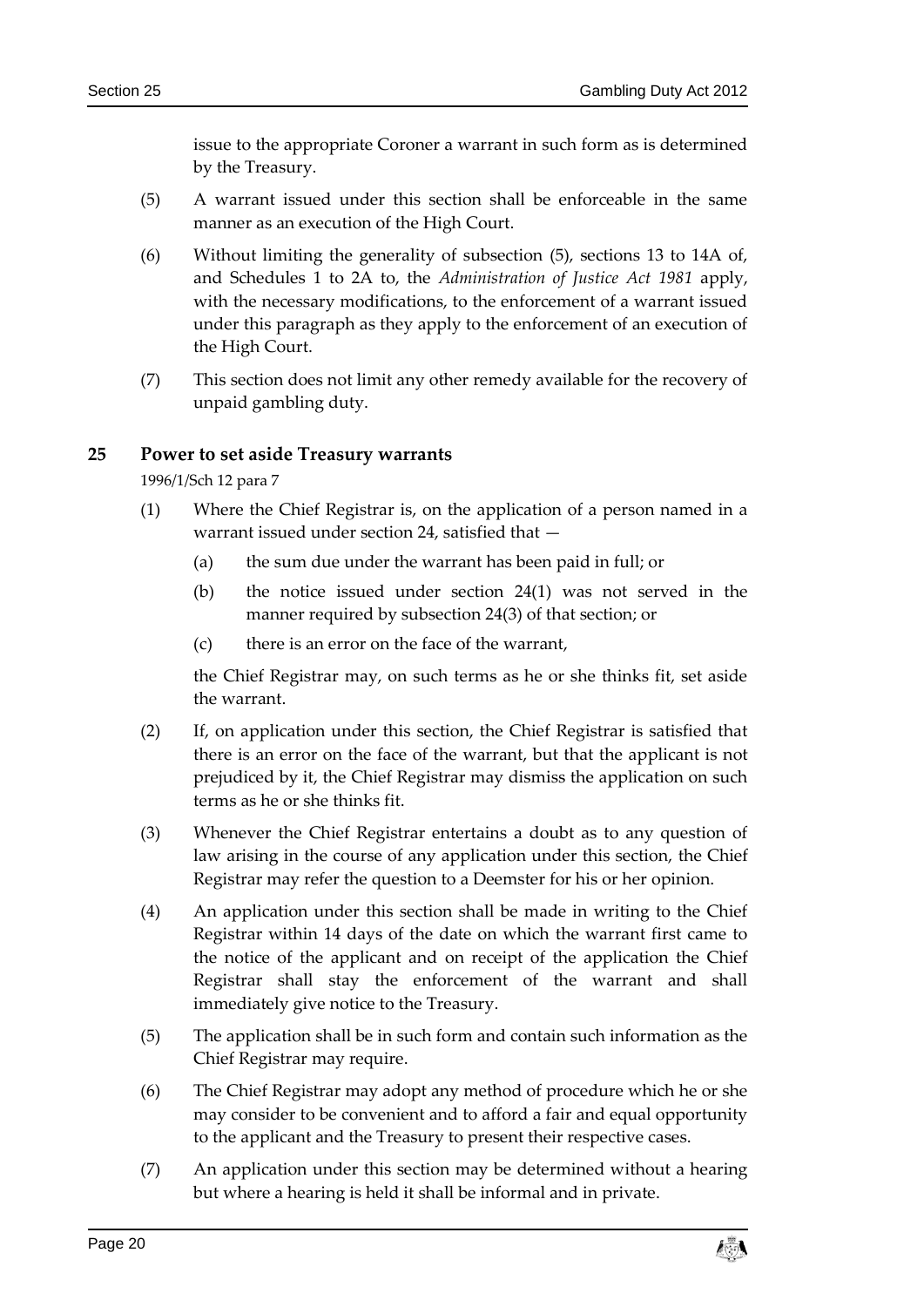- (8) A decision of the Chief Registrar to set aside a warrant does not prejudice any gambling duty properly due under this Act.
- (9) Where the Chief Registrar sets aside a warrant
	- (a) the Treasury is not prevented, except in a case to which subsection [\(1\)\(](#page-19-2)a) applies, from issuing a fresh warrant in place of that set aside;
	- (b) no person is liable for anything previously done in good faith under the warrant.

#### <span id="page-20-0"></span>**26 Protection of officers**

Where an officer takes any action in pursuance of instructions of the Treasury given in connection with the enforcement of this Act that would (without this section) amount to an offence under any enactment relating to gambling, the officer is not be guilty of that offence.

# <span id="page-20-1"></span>**PART 5 – MUTUAL ASSISTANCE AND INTERNATIONAL CO-OPERATION**

#### <span id="page-20-3"></span><span id="page-20-2"></span>**27 Mutual assistance**

P1993/34/37

- (1) Despite any obligation not to make disclosure that would otherwise apply, the Treasury may disclose any document or information to any the following bodies for the purpose of assisting any of them in the performance of duties imposed by or under any enactment relating to gambling —
	- (a) the Isle of Man Gambling Supervision Commission;
	- (b) the Financial Supervision Commission;
	- (c) the Department of Economic Development;
	- (d) the Isle of Man Office of Fair Trading;
	- (e) the Isle of Man Constabulary; and
	- (f) such other body as is specified in an order made by the Treasury.
- (2) Despite any obligation not to make disclosure that would otherwise apply, any of the bodies mentioned in subsection [\(1\)](#page-20-3) may disclose any document or information to the Treasury for the purposes of assisting it in the performance of its duties under this Act.
- (3) Any document or information that has been disclosed to a person by virtue of this section must not be disclosed by the person except —
	- (a) to another person to whom (instead of the person) disclosure could by virtue of this section have been made; or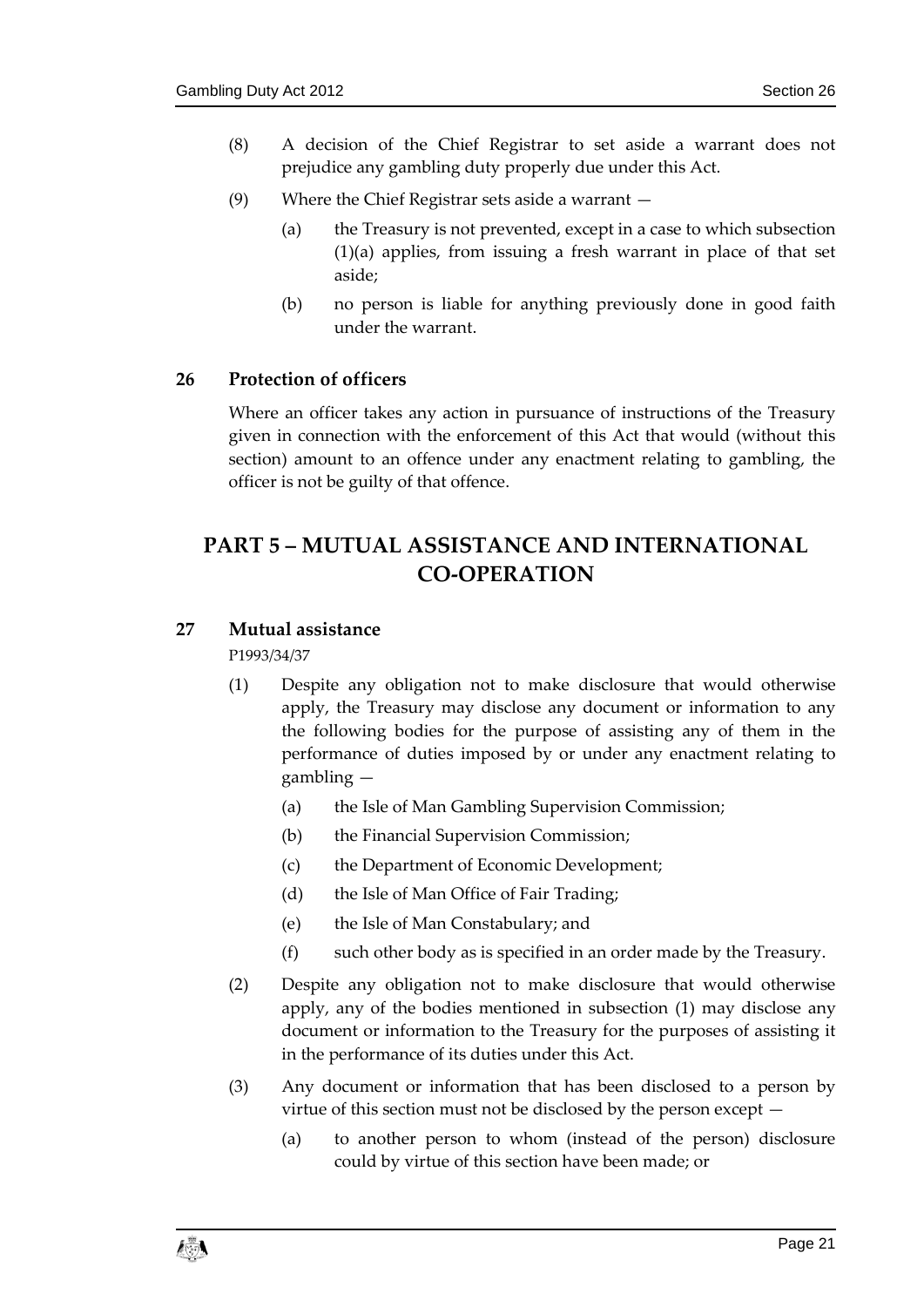(b) for the purpose of any proceedings connected with the operation of this or any other enactment relating to gambling.

#### <span id="page-21-2"></span><span id="page-21-0"></span>**28 International co-operation**

- (1) The Treasury may by order make provision for the exchange of documents or information obtained under this Act or capable of facilitating enforcement of this Act with a specified person or body outside the Island and for specified purposes relating to the prevention or investigation of crime.
- (2) If an order is made under subsection [\(1\),](#page-21-2) the Treasury must issue a code of practice relating to the exchange of such documents or information.

#### <span id="page-21-3"></span><span id="page-21-1"></span>**29 International tax enforcement arrangements**

- (1) If the Treasury by order declares that
	- (a) arrangements relating to international tax enforcement of a relevant tax which are specified in the order have been made in relation to any country or territory outside the Island; and
	- (b) it is expedient that those arrangements have effect,

those arrangements have effect (and do so in spite of anything in any enactment or instrument).

- (2) For the purposes of subsection [\(1\)](#page-21-3) arrangements relate to international tax enforcement if they relate to any or all of the following —
	- (a) the exchange of documents or information foreseeably relevant to the administration, enforcement or recovery of gambling duty or any foreign gambling duty;
	- (b) the recovery of debts relating to gambling duty or foreign gambling duty;
	- (c) the service of documents relating to gambling duty or foreign gambling duty.
- (3) Where any arrangements have effect by virtue of this section, no obligation of secrecy (whether imposed by statute or otherwise) —
	- (a) prevents any minister, member or officer of a Department or any member of a Statutory Board, or person with responsibilities in any Department or Statutory Board, from disclosing to the Treasury or any officer any document or information that is authorised to be disclosed in accordance with the arrangements to any authorised officer of the authorities of any country or the territory in relation to which the arrangements have been made; or
	- (b) prevents the Treasury or any officer from disclosing to any such authorised officer any document or information which is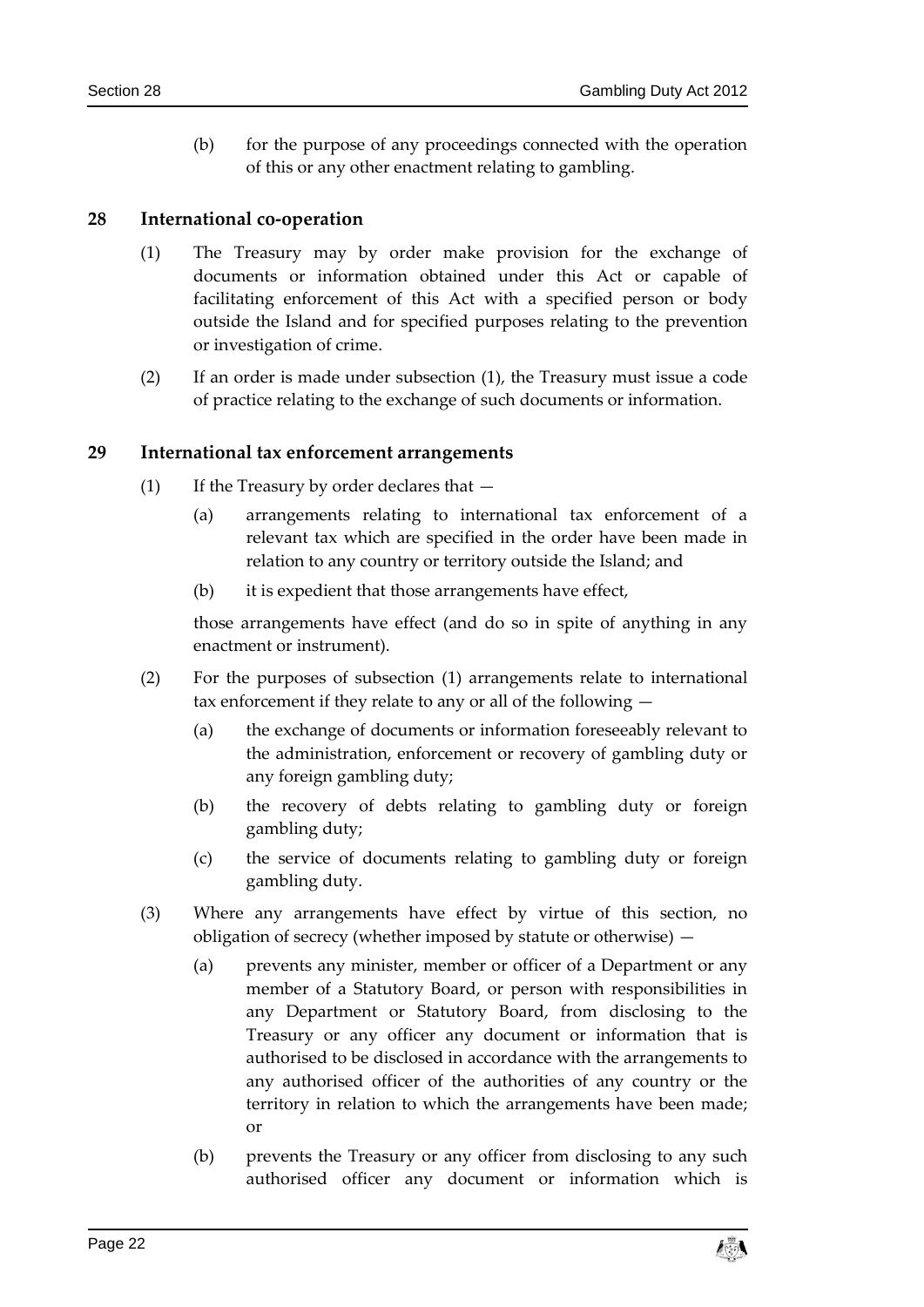authorised to be so disclosed in accordance with the arrangements.

- (4) But neither the Treasury nor any officer may make disclosure in pursuance of any arrangements having effect by virtue of this section to any authorised officer of the authorities of any country or territory in relation to which the arrangements have been made unless satisfied that the authorities of the country or territory concerned are bound by, or have undertaken to observe, rules of confidentiality with respect to the information that are not less strict than those applying to it in the Island.
- <span id="page-22-0"></span>(5) An order made under this section revoking an earlier such order may contain any transitional provisions that appear appropriate.

## **PART 6 – LEGAL PROCEEDINGS**

#### <span id="page-22-1"></span>**30 Offences and penalties**

- $(1)$  A person who  $-$ 
	- (a) in connection with gambling duty, makes a statement that he or she knows to be false in a material particular, or, with intent to deceive, produces or makes use of any book, account, record, return or other document that is false in a material particular;
	- (b) is knowingly concerned in, or in the taking of steps with a view to the fraudulent evasion, by the person or any other person, of gambling duty,

commits an offence and is liable —

- (i) on conviction on information, to custody for not more than 7 years, a fine, or both;
- (ii) on summary conviction, to custody for not more than 6 months, a fine not exceeding £5,000, or both,

and any equipment used or cash received in connection with the gambling in respect of which duty was evaded or attempted to be evaded is liable to forfeiture.

- (2) A person who obstructs any officer in the exercise of his or her functions in relation to gambling duty is liable on summary conviction to a fine not exceeding £5,000.
- <span id="page-22-2"></span>(3) With a view to protecting the revenue derived from gambling duty, a person who —
	- (a) conducts any business or agency with respect to gambling; or
	- (b) knowingly issues, circulates or distributes, or has in the person's possession for that purpose, any advertisement or other document inviting or otherwise relating to gambling,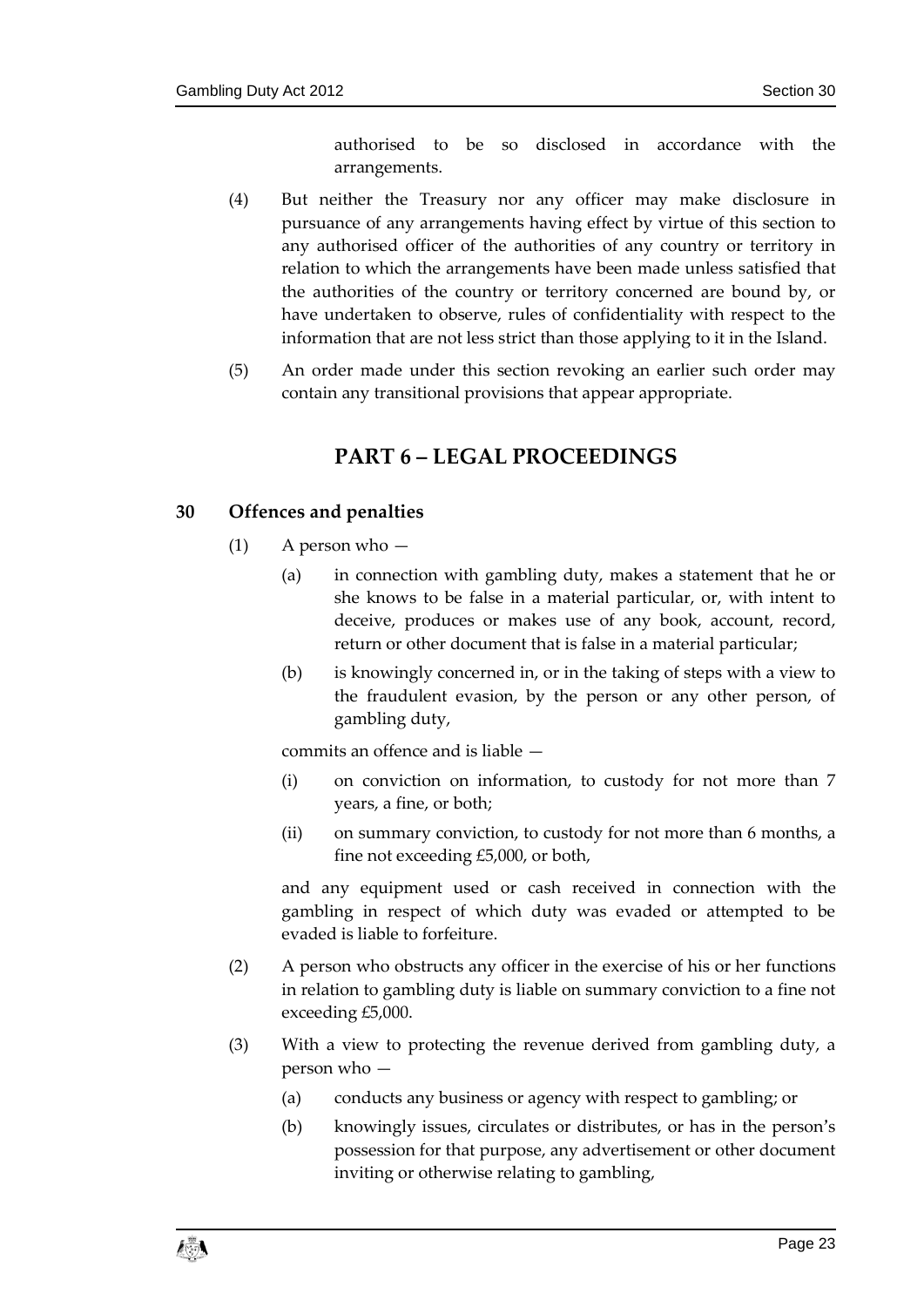commits an offence and is liable —

- (i) on conviction on information to a fine or, in the case of a second or subsequent conviction, to custody for not more than one year, a fine, or both;
- (ii) on summary conviction to a fine not exceeding  $£5,000$  or, in the case of a second or subsequent conviction, to custody for a term not exceeding 3 months or to a fine not exceeding £5,000, or both.
- (4) However no offence is committed under subsection [\(3\)](#page-22-2) if the transaction concerned —
	- (a) is subject to gambling duty;
	- (b) involves a licensed operator who pays a duty of excise in the United Kingdom;
	- (c) involves an operator who is licensed in a member State of the European Economic Area to undertake the transaction or is exempt from being so licensed; or
	- (d) involves an operator in such other country or territory as the Treasury may by order prescribe who is so licensed or exempt.
- (5) A person who gambles or attempts to gamble, or sends or attempts to send an advertisement or other document to the person, is not guilty of an offence by reason of thereby procuring or inciting another person to commit or aiding and abetting the commission of, an offence under subsection [\(3\).](#page-22-2)

#### <span id="page-23-0"></span>**31 General provisions governing offences**

- (1) Criminal proceedings in respect of any contravention of this Act may not be commenced or continued if the Treasury has required a person to pay a civil penalty in respect of such contravention.
- (2) No proceedings for an offence under this Act may be commenced except by the Treasury or by or with the consent of the Attorney General.
- (3) Any document purporting to be the consent of the Attorney General for the commencement of proceedings for an offence under this Act and appearing to be signed by the Attorney General is admissible as *prima facie* evidence without further proof.

#### <span id="page-23-1"></span>**32 Liability of officers of bodies corporate**

- (1) Subsection [\(2\)](#page-23-2) applies if an offence under section [30](#page-22-1) (offences and penalties) is committed by a body corporate and it is proved that an officer of the body authorised, permitted, participated in, or failed to take all reasonable steps to prevent the commission of, the offence.
- <span id="page-23-2"></span>(2) The officer, as well as the body, commits the offence and is liable to the penalty provided for the offence.

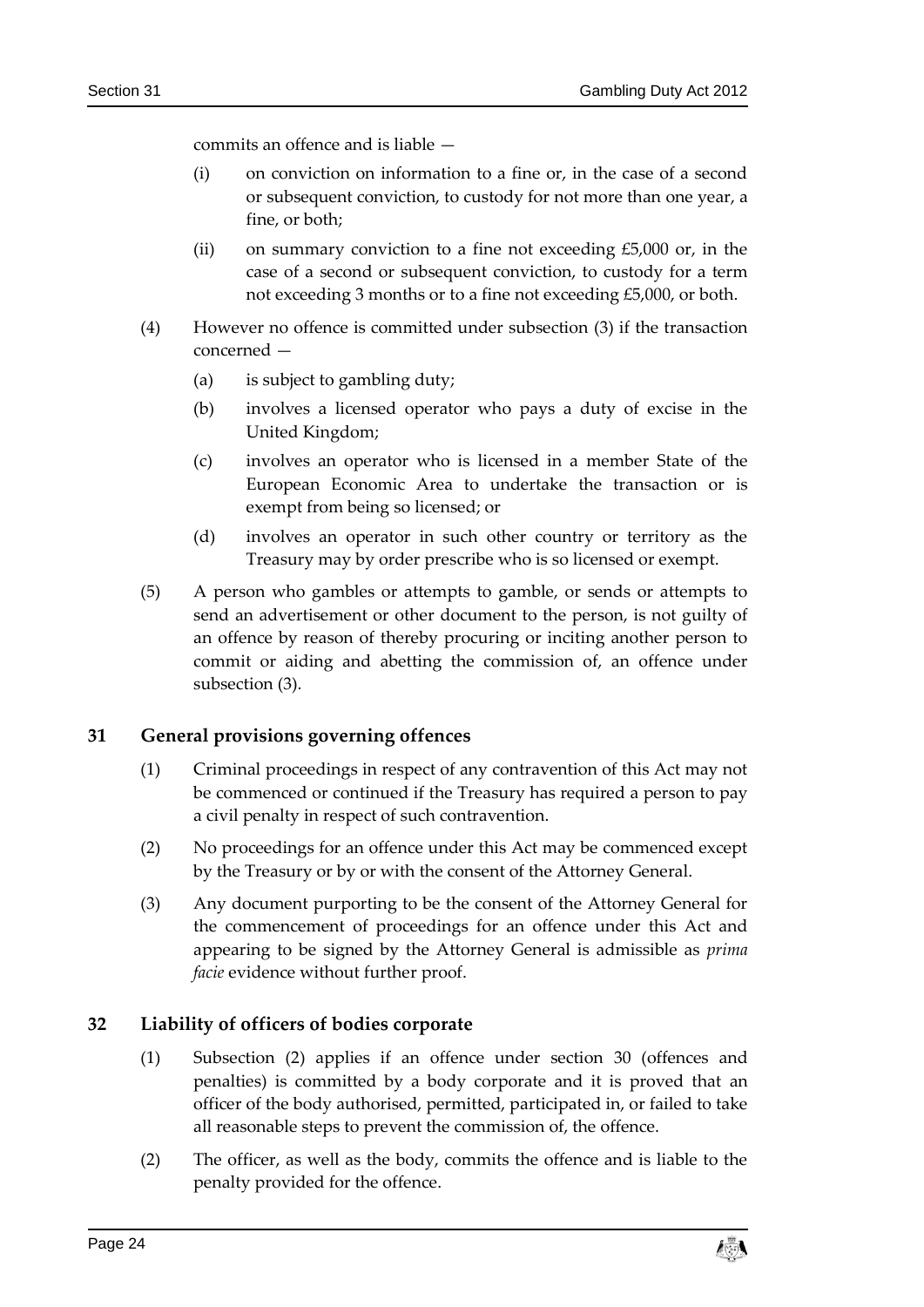- (3) In this section "officer" includes
	- (a) a director, secretary or other similar officer;
	- (b) a person purporting to act as a director, secretary or other similar officer;
	- (c) if the affairs of the body are managed by its members, a member.

#### <span id="page-24-0"></span>**33 Civil penalties**

If a person contravenes any requirement imposed by or under regulations made under section 18 or section 21, unless those regulations provide otherwise, the contravention attracts a penalty under section 9 of the of the *Finance Act* 1994 (of Parliament) (civil penalties), as that section applies to the Island from time to time.

## **PART 7 – GENERAL**

#### <span id="page-24-2"></span><span id="page-24-1"></span>**34 Tynwald procedure**

- (1) Regulations made under this Act, apart from regulations made under section 8(8), must be laid before Tynwald as soon as practicable after they are made.
- (2) Regulations made under section 8(8) and any order made under this Act (except an order appointing a day for the commencement of any provision of this Act) shall not come into operation unless approved by Tynwald.

#### <span id="page-24-3"></span>**35 Financial provision**

There shall be paid out of monies provided by Tynwald any increase in the expenses of the Treasury which are attributable to this Act.

#### <span id="page-24-4"></span>**36 Amendment of enactments**

- (1) Schedule 1 has effect.
- (2) The Treasury may, by order, amend any enactment of the United Kingdom relating to excise matters, as it applies to the Island, so as to give effect to this Act.

#### <span id="page-24-5"></span>**37 Enactments repealed**

Schedule 2 has effect.

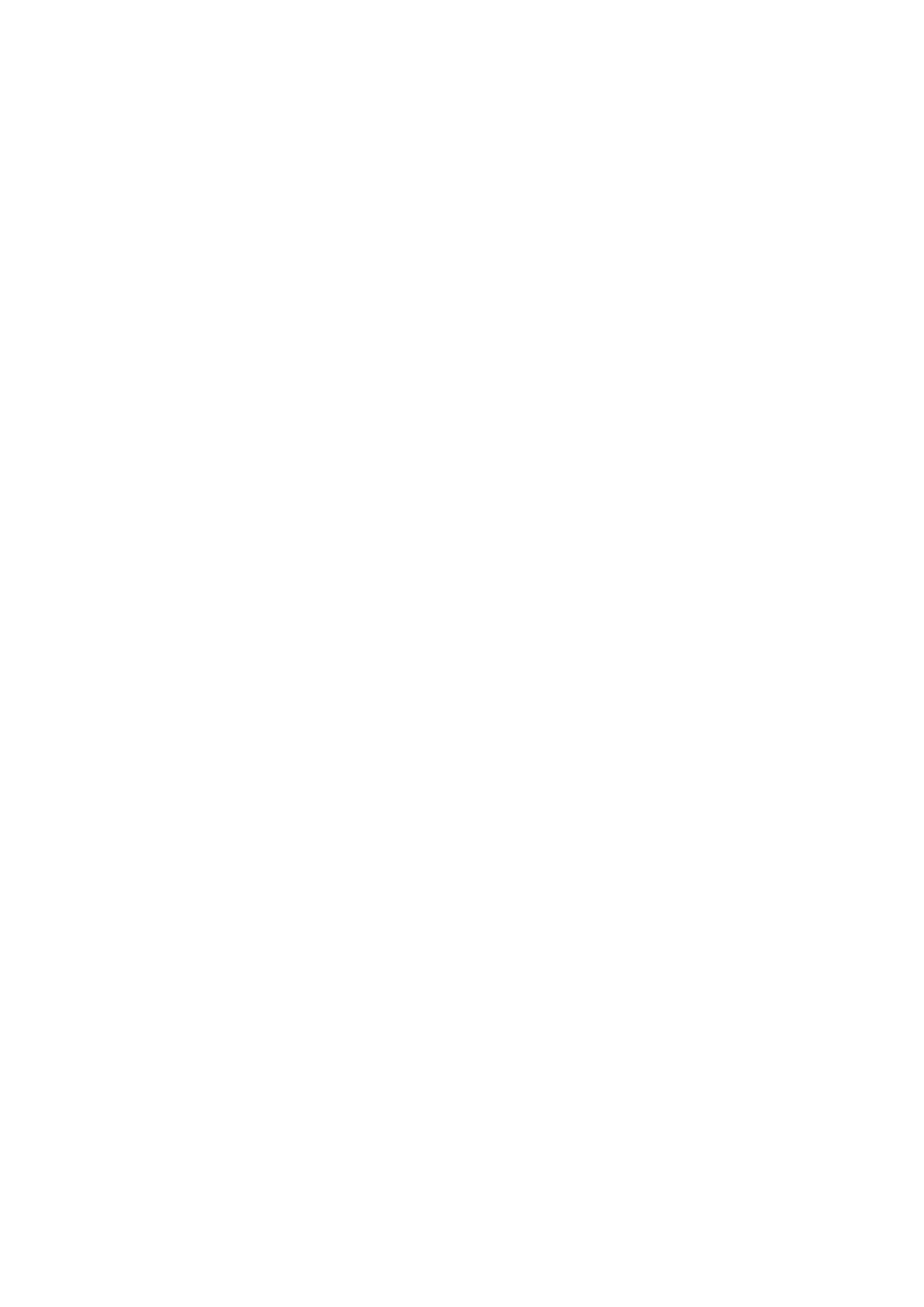#### **SCHEDULE 1**

#### [Section [36\]](#page-24-4)

#### **AMENDMENT OF ENACTMENTS**

#### <span id="page-26-1"></span><span id="page-26-0"></span>**1 Pool Betting (Isle of Man) Act 1961**

- (1) The Pool Betting (Isle of Man) Act 1961<sup>3</sup> is amended as follows.
- (2) In section 2(7) for "Part and the Schedule" substitute "section".
- (3) In section 5(1) for "Local Government Board (hereinafter in this Act referred to as 'the Board')" substitute "Isle of Man Gambling Supervision Commission constituted under the Gambling Supervision Act 2010<sup>4</sup> (in this Act called "the Commission")".
- (4) In the following provisions for "Board" wherever occurring substitute "Commission" —
	- (a) section  $5(2)$ ,  $(2A)$ ,  $(3)$ ,  $(4)$ ,  $(5)$   $(7 \text{ and } (8)$ ;
	- (b) section  $6(1)$ ,  $(2)$  and  $(3)$ ;
	- (c) section  $8(5)$  and  $(8)$ ;
	- (d) section  $9(1)(c)$ , (3) and (4);
	- (e) section  $12(2)$ ;
	- $(f)$  section 13(a).
- (5) In section  $8(2)(a)$  for "pool betting duty" substitute "gambling duty"
- (6) In section  $15(1)$ 
	- (a) after paragraph (a) insert
		- "(aa) "gambling duty" means the duty payable in accordance with the Gambling Duty Act 2012;";
	- (b) in paragraph (ab) for "pool betting duty" substitute "gambling duty".

#### **2 Gaming, Betting and Lotteries Act 1988**

In Schedule 1 to the Gaming, *Betting and Lotteries Act 1988* —

- (b) in paragraph 1 after the definition of "the collector" insert —
- ""gambling duty" means the duty payable in accordance with the *Gambling Duty Act 2012*;";
- (b) in paragraphs  $10(2)(a)$  and  $17(5)$  (a) for "the general betting duty" substitute "gambling duty".

 $\overline{a}$ 

<sup>3</sup> XIX p137

<sup>4</sup> c.10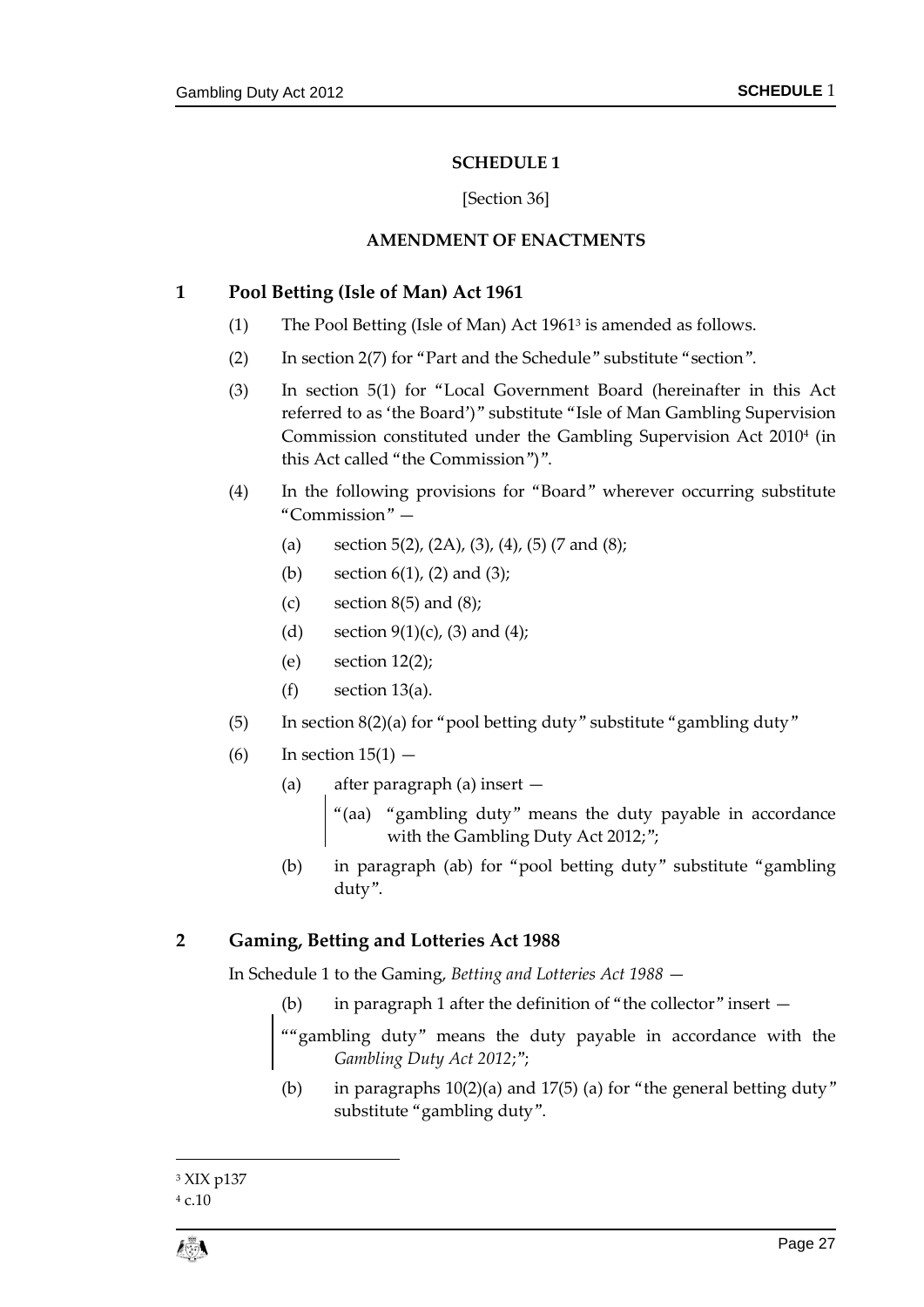## **3 Online Gambling Regulation Act 2001**

In section 11(6) of the Online Gambling Regulation Act 2001<sup>5</sup> for "online gambling duty" substitute "gambling duty payable in accordance with the *Gambling Duty Act 2012*".

-



 $^{\rm 5}$  c.10